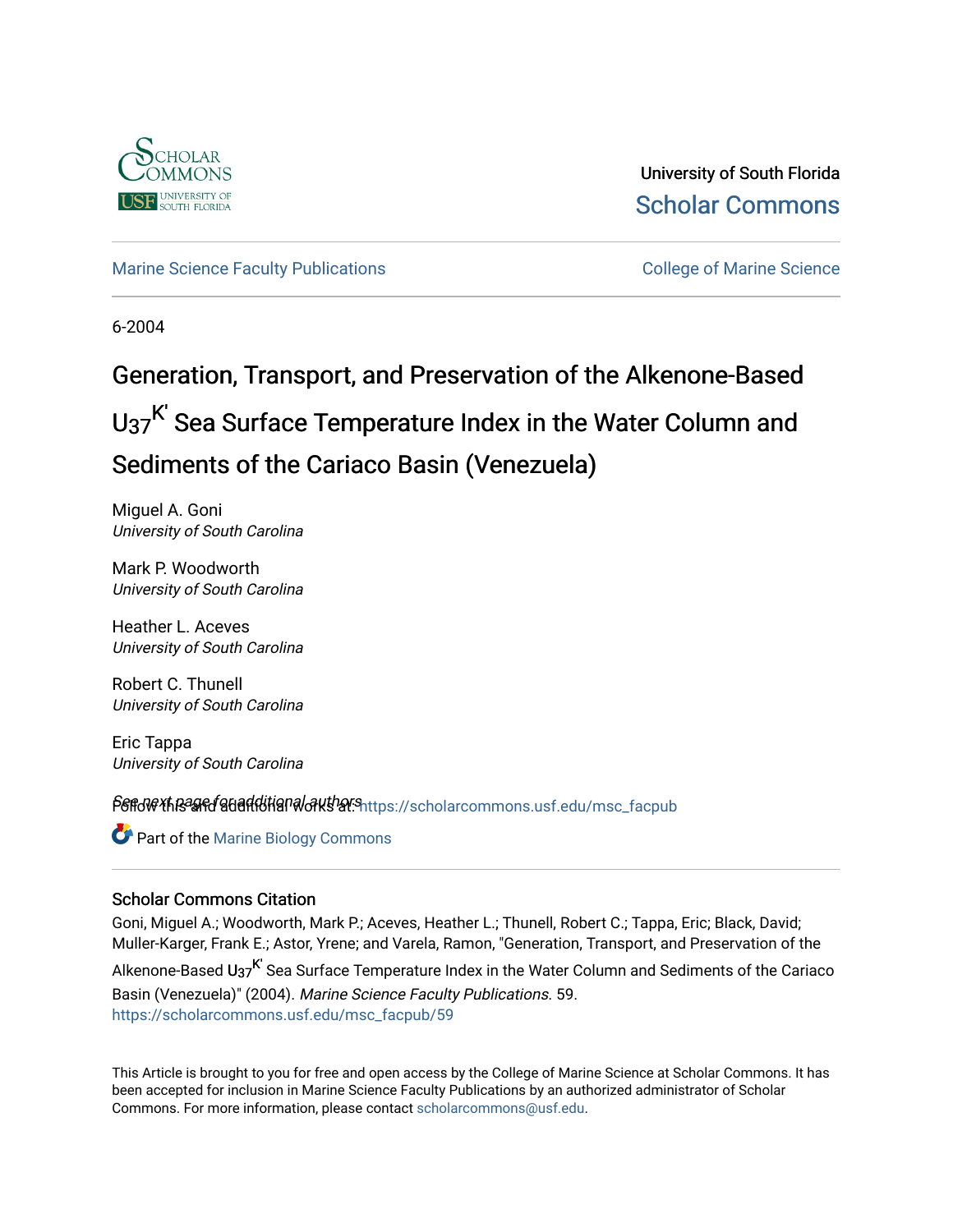## Authors

Miguel A. Goni, Mark P. Woodworth, Heather L. Aceves, Robert C. Thunell, Eric Tappa, David Black, Frank E. Muller-Karger, Yrene Astor, and Ramon Varela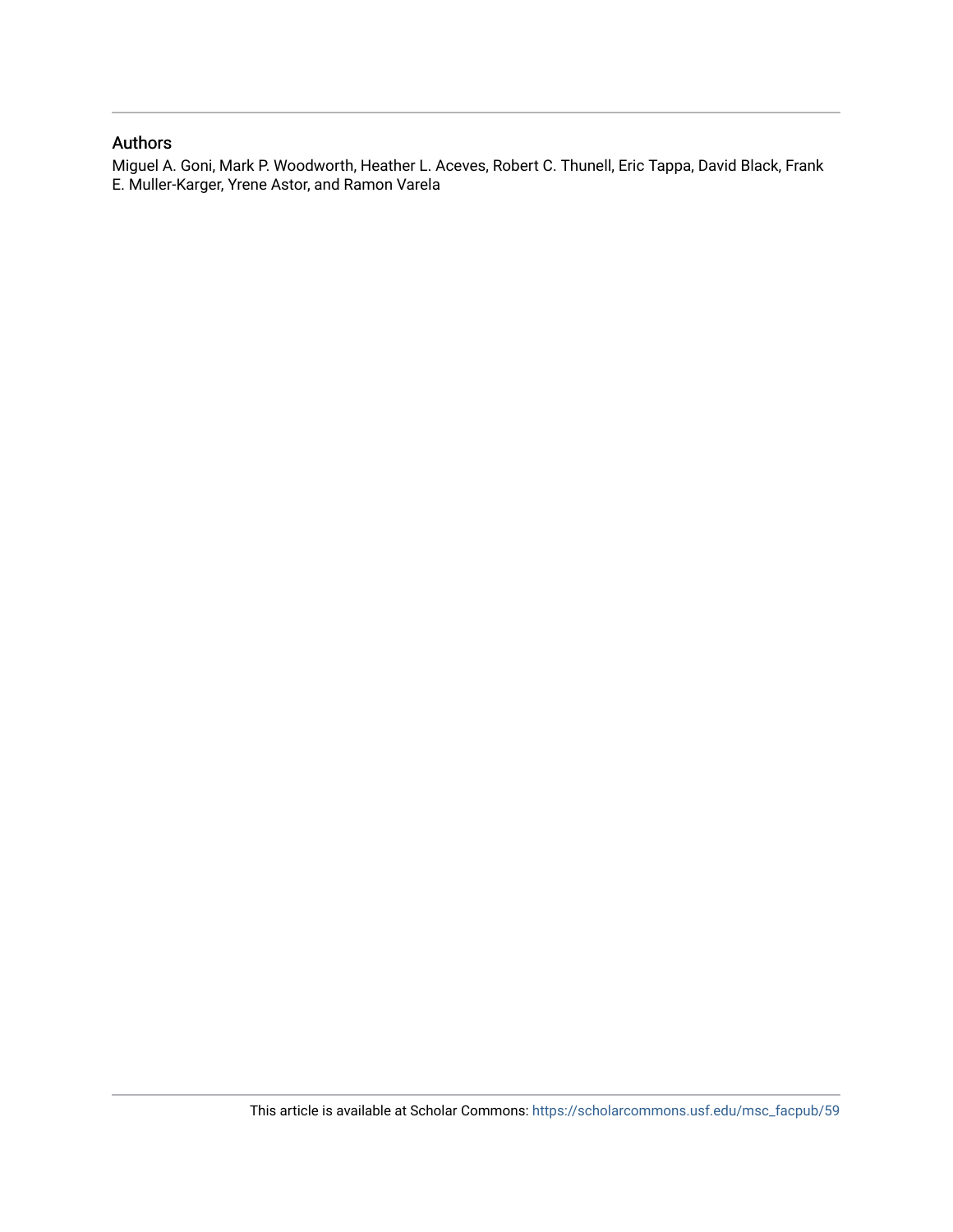# Generation, transport, and preservation of the alkenone-based  $U_{37}^{K^{\prime}}$ sea surface temperature index in the water column and sediments of the Cariaco Basin (Venezuela)

Miguel A. Goni,<sup>1</sup> Mark P. Woodworth,<sup>1</sup> Heather L. Aceves,<sup>1</sup> Robert C. Thunell,<sup>1</sup> Eric Tappa,<sup>1</sup> David Black,<sup>2</sup> Frank Müller-Karger,<sup>3</sup> Yrene Astor,<sup>4</sup> and Ramon Varela<sup>4</sup>

Received 31 July 2003; revised 19 December 2003; accepted 30 January 2004; published 3 April 2004.

[1] Alkenone fluxes in the water column of the Cariaco Basin ranged from 12 to 20  $\mu$ g  $m^{-2}$  d<sup>-1</sup> and were inversely related to upwelling strength. The U<sub>37</sub> ratios of sinking particles varied from 0.78 to 0.96 and exhibited seasonal changes that were coherent with  $\frac{1}{a}$  7°C variation in sea surface temperature (SST). The correlation between SST and U<sup>K'</sup> ratios closely overlapped with the calibration of *Prahl et al.* [1988]. Alkenone burial fluxes in Cariaco Basin sediments varied markedly over the past  $\sim 6000$  years, ranging from 0.2 to 5 µg m<sup>-2</sup> d<sup>-1</sup>. The U<sub>37</sub> ratios of surface sediments indicate SST was higher (26.3°C) during the last 50 years of deposition than in the previous 300 years ( $\sim$ 25 $^{\circ}$ C), signaling an upwelling decrease in the latter part of the twentieth century. The lowest  $U_{37}^{K'}$ -derived temperatures ( $\sim$ 25 $^{\circ}$ C) were measured in sediments deposited during the little ice age (LIA). These compositions, coupled with relatively low alkenone fluxes ( $\leq$ 2  $\mu$ g m<sup>-2</sup>d<sup>-1</sup>), are consistent with conditions of enhanced upwelling, decreased SST and reduced haptophyte production. The highest  $U_{37}^{K'}$ -derived SST estimates (over 26.5°C) were measured during the Medieval Warm Period (MWP) and suggest reduced upwelling at this time. Prior to the MWP, the alkenone record indicates temperatures of  $\sim$ 26 $\degree$ C and burial fluxes of  $\sim$ 2  $\mu$ g m<sup>-2</sup> d<sup>-1</sup>. These compositions indicate stronger upwelling conditions during the Holocene relative to the last 50 years and the MWP but annual SSTs above those estimated for the LIA. *INDEX TERMS:* 1635 Global Change: Oceans (4203); 4267 Oceanography: General: Paleoceanography; 4279 Oceanography: General: Upwelling and convergences; 4850 Oceanography: Biological and Chemical: Organic marine chemistry; KEYWORDS: Alkenones, UST Index, SST, Sediment Traps, Marine Sediments, Cariaco Basin, (10°30'N, 64°40'W)

Citation: Goni, M. A., M. P. Woodworth, H. L. Aceves, R. C. Thunell, E. Tappa, D. Black, F. Müller-Karger, Y. Astor, and R. Varela (2004), Generation, transport, and preservation of the alkenone-based  $U_{37}^{K'}$  sea surface temperature index in the water column and sediments of the Cariaco Basin (Venezuela), Global Biogeochem. Cycles, 18, GB2001, doi:10.1029/2003GB002132.

#### 1. Introduction

[2] Long-chain alkenones, especially the tetra-, tri-, and di-unsaturated methyl  $C_{37}$  ketones, are some of the most widely utilized organic biomarkers in paleoceanographic investigations [Eglinton et al., 2001]. It is well known that haptophyte algae, including the coccolithophores Emiliania huxleyi and Gephyrocapsa oceanica, synthesize these compounds and vary their degree of unsaturation in response to the water temperature in which they grow [Marlowe et al., 1984; Volkman et al., 1995, 1980].

Copyright 2004 by the American Geophysical Union. 0886-6236/04/2003GB002132

Several laboratory culture experiments [Conte et al., 1995, 1998; Prahl et al., 1988; Prahl and Wakeham, 1987; Volkman et al., 1995] have resulted in a variety of mathematical expressions that relate the extent of alkenone unsaturation, defined as the  $U_{37}^K$  or  $U_{37}^{K'}$  ratio, to the growth temperature. In spite of significant differences in the temperature-  $U_{37}^{K'}$  relationships obtained in cultures [Herbert, 2001; Prahl et al., 2000b], several comprehensive "field calibration" efforts have shown that the  $U_{37}^{K'}$ ratios of core top sediments and the average sea surface temperatures (SST) from many ocean regions are linearly correlated [Herbert et al., 1998; Müller et al., 1998; Rosell-Melé et al., 1995b; Sonzogni et al., 1997]. Notably, the field calibration relationships agree well with the widely utilized equation originally derived by *Prahl et al.* [1988].

[3] These findings have stimulated a large number of studies designed to reconstruct past SST conditions throughout the world's oceans based on the  $U_{37}^{K'}$  ratios preserved in marine sediments (see recent reviews [Bard, 2001; Mix et

<sup>&</sup>lt;sup>1</sup>Department of Geological Sciences, University of South Carolina, Columbia, South Carolina, USA. <sup>2</sup>

<sup>&</sup>lt;sup>2</sup>Department of Geology, University of Akron, Akron, Ohio, USA.

<sup>&</sup>lt;sup>3</sup>Department of Marine Science, University of South Florida, St. Petersburg, Florida, USA. <sup>4</sup>

Estacion de Investigaciones Marinas de Margarita, Fundacion La Salle de Ciencias Naturales, Porlamar, Venezuela.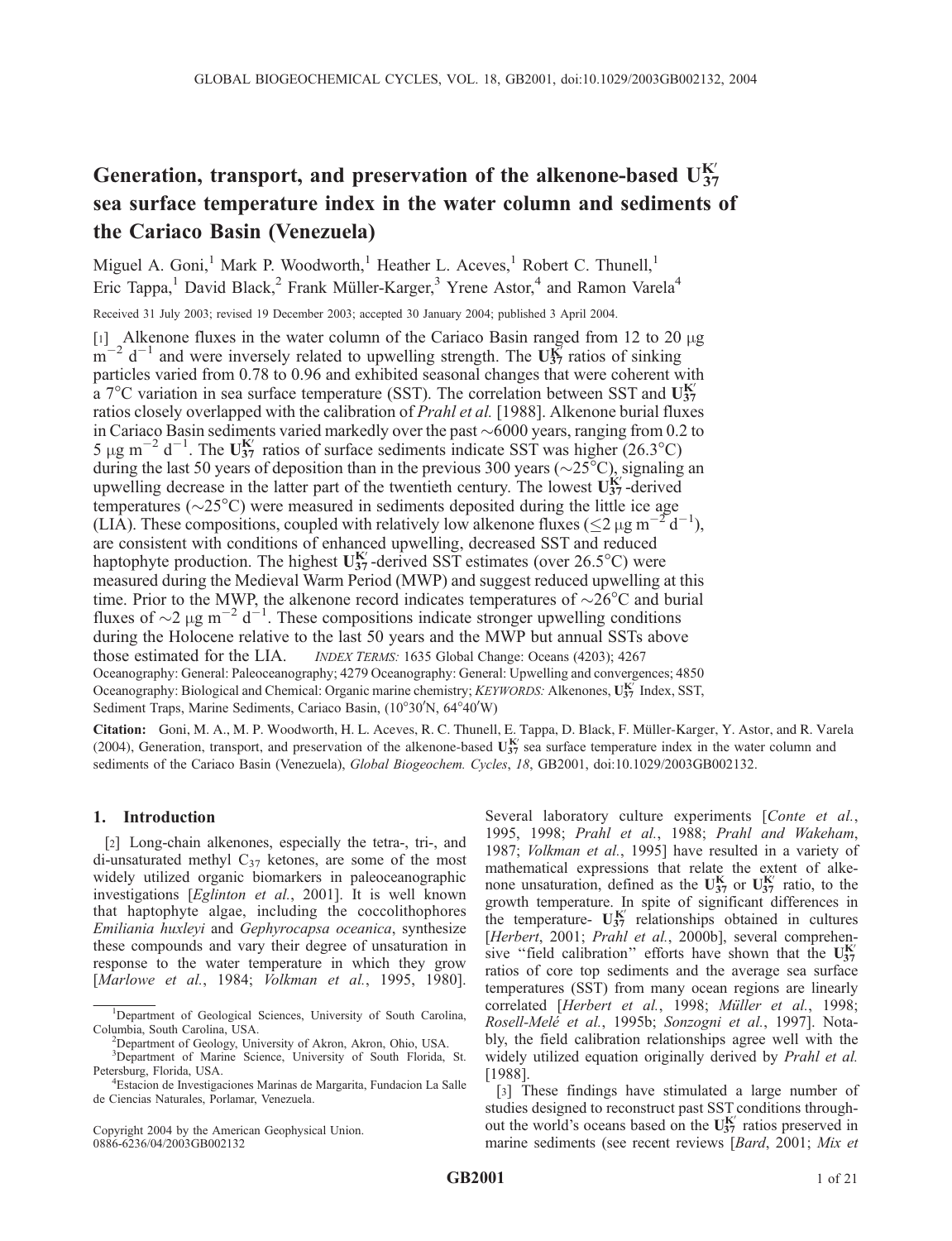al., 2000; Sachs et al., 2000]). Such studies provide valuable information on past climate that is highly complementary to the results obtained from other paleotemperature proxies. Additional paleoceanographic applications of long chain alkenones include the use of their burial fluxes to reconstruct past phytoplankton productivity and assemblages [Prahl et al., 1993, 2000a; Villanueva et al., 1998; Weaver et al., 1999; Werne et al., 2000], as well as the use of their stable carbon isotopic compositions to estimate the levels of carbon dioxide in the surface ocean in order to reconstruct the partial pressure of  $CO<sub>2</sub>$  (pCO<sub>2</sub>) in the atmosphere [Jasper and Hayes, 1990; Jasper et al., 1994; Pagani et al., 1999; Popp et al., 1999].

[4] The alkenone-based reconstructions of past surface ocean conditions (temperature, productivity,  $pCO<sub>2</sub>$ ), however, are not without inherent problems [Eglinton et al., 2001]. Among the important issues affecting the paleoceanographic applications of alkenones are those related to their generation in the euphotic zone, including the timing, location, and species responsible for the synthesis of these compounds (e.g., see reviews by Volkman [2000], Bijma et al. [2001], and Pelejero and Calvo [2003]). Most recently, nutrient and light stress have also been shown to affect the alkenone concentrations and compositions in cultured algae [Conte et al., 1998; Epstein et al., 2001; Prahl et al., 2003]. In addition to these ecological, environmental, and physiological factors, the alteration of the primary signals (i.e.,  $\tilde{U}_{37}^{K'}$  ratios,  $\delta^{13}C_{alkenones}$ ) during alkenone transport through the water column and deposition and burial in sediments can lead to erroneous interpretations of compositions in the sedimentary record (see reviews by Grimalt et al. [2000] and Harvey [2000]).

[5] In this paper, we investigate how oceanographic and biologic processes (e.g., upwelling, water column stratification, primary productivity) in the euphotic zone control the production, export, and burial of long-chain alkenones in the water column and sediments from the Cariaco Basin off the Venezuelan coast. For this purpose, we analyzed sediment trap samples collected at three depths during a 3-year (1997– 1999) period as part of the Carbon Retention in a Colored Ocean (CARIACO) time series study. Coupled with satellite-based observations and monthly cruises, which provided simultaneous observations of the sea surface and subsurface hydrography, these sediment trap samples represent an excellent opportunity to study the ecological and environmental factors affecting the paleoceanographic applications of alkenones. Specifically, in this study, we examine the production and temperature recording potential of alkenones in the context of seasonal water column temperature and biological productivity changes associated with three annual upwelling cycles. We also investigate the changes in alkenone fluxes and  $U_{37}^{K'}$  ratios that occur during particle settling through the water column of the Cariaco Basin in order to assess how the primary signals produced in the euphotic zone are transferred to the surface sediments. Additionally, we examine the concentrations and compositions of alkenones in sediments representing the last  $\sim$ 300 years of accumulation in the Cariaco Basin to assess the effects of sediment diagenesis on the  $U_{37}^{K'}$  ratios and reconstruct the recent history of upwelling at

this site. Finally, we measure alkenone concentrations and compositions in sediments from a gravity core extending to  $\sim 6000$  years before present to investigate the long-term trends in  $U_{37}^{K'}$  ratios and what they can tell us about the SST history of the Cariaco Basin during the middle to late Holocene.

#### 2. Samples and Methods

[6] All of the samples presented in this paper were collected from the eastern sub-basin of the Cariaco Basin (Figure 1), a 1400-m-deep depression on the continental shelf off the Venezuelan central coast. The basin is connected with the surface Atlantic Ocean above a shallow (100 m) sill, which is breached by two channels (the Canal de la Tortuga and the Canal Centinela). Because of its location within the shelf and its restricted water circulation, the Cariaco Basin acts as natural sediment trap [Lidz et al., 1969; Richards, 1975] and displays permanent anoxic conditions below  $\sim$ 275 m [Deuser, 1973]. The sediments underlying the Cariaco Basin contain extensively varved sections and display relatively high accumulation rates. As such, they represent an exceptional archive that has been the focus of numerous paleoceanographic and paleoclimatic investigations [Black et al., 1999, 2001; Haug et al., 1998; Hughen et al., 2000, 1996; Overpeck et al., 1989; Peterson et al., 1991; Werne et al., 2000].

[7] In November of 1995, the CARIACO time series was started with the goal of conducting a systematic study of the carbon cycle in the Cariaco Basin. The program is composed of investigators from several U.S. and Venezuelan institutions and includes monthly measurements of basic hydrographic properties and primary productivity, as well as chemical analyses of the water column at the CARIACO station (Figure 1). In addition, sediment traps have been in place since the start of the project, collecting sinking particles from the water column at bi-weekly intervals. Satellite observations provide continual data on the conditions in the surface ocean. An overview of the extent of activities of the program is available at the CARIACO web site (http://imars.marine.usf.edu), which also serves as a data repository. Most of the methods utilized for the acquisition and analyses of samples presented in this paper have been described in detailed in previous publications [Astor et al., 2003; Goni et al., 2003; Müller-Karger et al., 2001; Scranton et al., 2001; Taylor et al., 2001; Thunell et al., 2000]. A brief description of each of them is provided below.

#### 2.1. Water Column Measurements

[8] SST data were obtained from imagery collected with the advanced very high resolution radiometer (AVHRR) sensors on the NOAA 11, 12, and 14 satellites using the split window techniques as described by Müller-Karger et al. [2001]. Monthly cruises to the time series site  $(10^{\circ}30^{\prime})N$ ,  $64^{\circ}40'$ W) were conducted during the study period (November 1996 to October 1999) using the Buque Oceanográfico Hermano Ginés, operated by Fundación La Salle de Ciencias Naturales (FLASA) from the Estación de Investigaciones Marinas Margarita (EDIMAR) located on Isla Margarita. A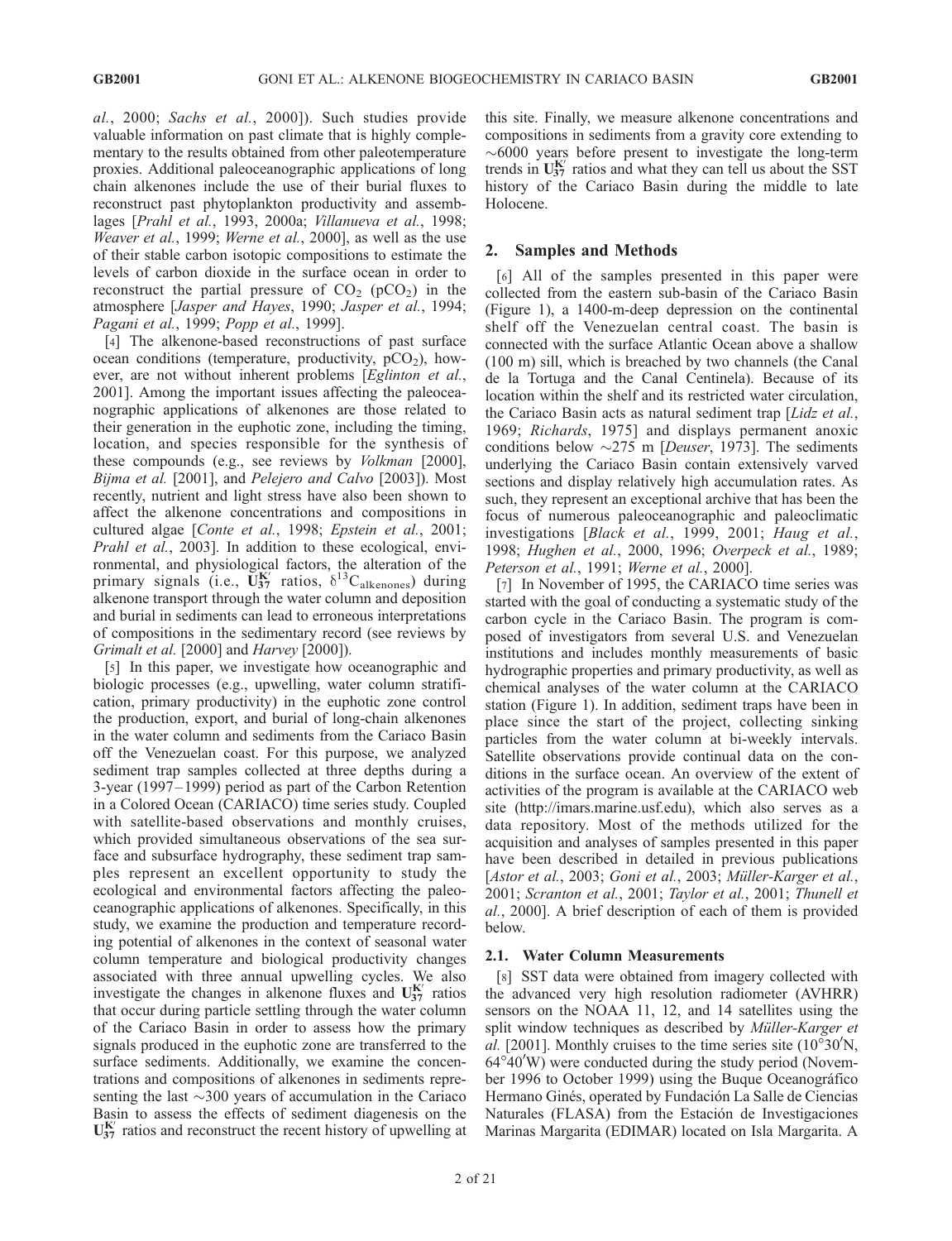

Figure 1. Map of the Cariaco Basin. The locations of the CARIACO station, where monthly cruises take place and the sediment trap is located, and the sites where the multicore (MC-4) and the gravity core (CAR7-2) were taken are indicated.

rosette-mounted Seabird™ CTD was used to obtain continuous profiles of conductivity and temperature at 1-m resolution for the top 100 m of the water column. Water samples were collected at eight depth intervals  $(1-2, 6-8, 14-16, 24-26,$  $34-36$ ,  $54-56$ ,  $74-76$ , and  $98-100$  m). Among the various biogeochemical measurements made on the samples collected each month, chlorophyll-a concentrations were measured in particles isolated by filtration (25-mm GF/F filters) of 250 to 500 mL of water. Filters were extracted in methanol and chlorophyll-a concentrations determined on a Turner Designs fluorometer using standard methods [Falkowski and Kiefer, 1985; Holm-Hansen et al., 1965].

#### 2.2. Sediment Trap Collection

[9] A single mooring containing four automated sediment traps [Honjo and Doherty, 1988] was deployed in the eastern sub-basin of the Cariaco Basin  $(10^{\circ}30'N, 64^{\circ}40'W)$  at a depth of approximately 1400 m (Figure 1) as described by *Thunell et al.* [2000]. Each cone-shaped trap has a  $0.5 \text{ m}^2$ collection area that is covered with a baffle to reduce turbulence over the trap. The traps were placed at four different depths: Trap A at 275 m, just above the oxic/anoxic interface, Trap B at 455 m, Trap C at 930 m and Trap D at 1255 m. Each trap contains a 13-cup carousel that was programmed to collect samples at 2-week intervals, and the mooring was deployed over a 6-month period. A buffered formalin solution was placed in each trap cup prior to deployment in order to minimize post-depositional degradation of the organic matter. After collection, samples were stored in sealed containers and kept refrigerated until analyses. Prior to analyses, samples were thoroughly washed with distilled water to remove excess formalin and carefully examined under the microscope to remove swimmers that are not part of the particle flux [Thunell et al., 2000]. Samples were dried in either an oven  $(50^{\circ}C)$  or a freeze drier and weighed to obtain the total mass flux  $(g m^{-2} d^{-1})$ .

#### 2.3. Sediment Collection

[10] Sediments were collected from a relatively flat portion of the north side of the eastern basin (Silla de Araya; Figure 1), which minimized the occurrence of turbidites. In November 1998, we used a gravity corer to collect a 220-cm-long core (CAR7-2) from the Silla de Araya  $(10^{\circ}39.055'\overline{N}, 64^{\circ}39.595'\overline{W}, 449 \overline{m}$  water depth). Once collected, the gravity core was kept upright and covered, while the top was allowed to air-dry and consolidate for 48 hours. The core was split lengthwise, one half of the core was subsampled at 0.5-cm intervals throughout its length, and selected horizons were used for geochemical analyses. The sediments were stored in sealed K-Pack bags and kept frozen until analyses. The other half of the core was subsampled at consecutive millimeter intervals of known volume over its entire length. These samples were dried, weighed, and used to construct an age model [Black et al., 2001] based on the dry bulk density data and accelerator mass-spectrometry (AMS)<sup>14</sup>C dates of isolated samples of the planktic foraminifer Globigerina bulloides [*Goni et al., 2003*].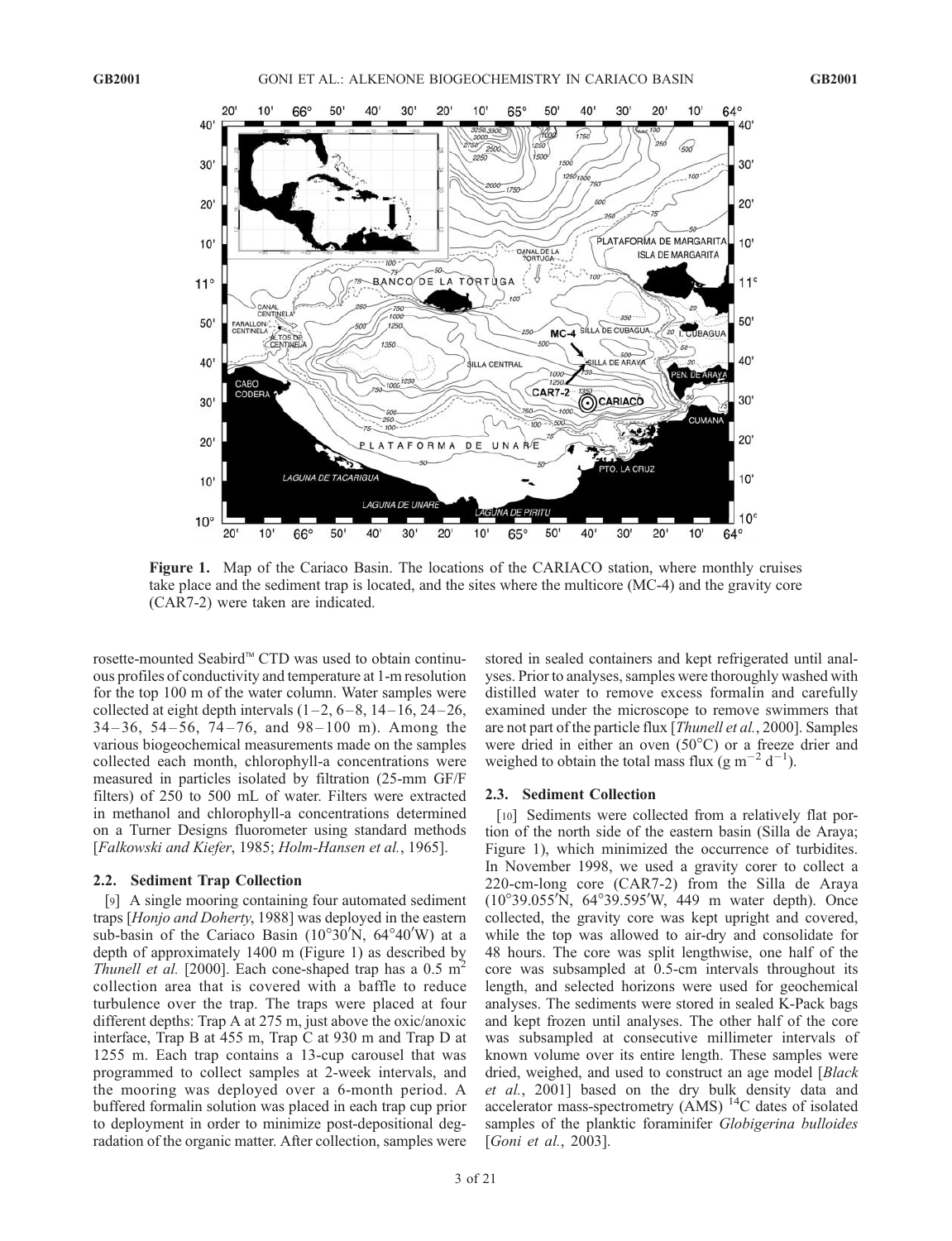[11] On November 1, 2000, we used an Ocean Instruments MultiCorer to retrieve a 47-cm-long core (MC-4) with an intact sediment-water interface from approximately the same location (10°38.98'N, 64°39.64'W, 432 m water depth). After collection, the core was sliced on the ship at 0.5-cm intervals for the top 10 cm and at 1-cm intervals through the rest of the core. Sediment samples were sealed in K-Pack bags and kept frozen during transport to the laboratory and stored frozen until analysis. Subsamples from each horizon were placed in pre-weighed vials of known volume to determine water content and porosity.

#### 2.4. Organic Carbon Analyses

[12] Weight percent organic carbon (%OC) content was determined in all samples after acidification to remove carbonates using the procedures described by Goni et al. [2000, 2001]. Following acidification, samples were combusted at high temperature  $(1000^{\circ}C)$  and the amounts of the resulting  $CO<sub>2</sub>$  measured using a either a Perkin-Elmer 2400 or a ThermoQuest 2500 EA. The response of the EA detectors were determined daily through standard calibrations of cystine standards. The average error of %OC determination was 2% of the measured value.

#### 2.5. Alkenone Analyses

[13] The concentrations of the two major long-chain alkenones, di- and tri-unsaturated methyl  $C_{37}$  ketones  $(C_{37:2}$  and  $C_{37:3}$ , respectively), were determined using a slightly modified procedure developed by Rosell-Melé et al. [1995a] as described by Goni et al. [2001]. Briefly, known amounts of dried ground sample were extracted using sonication in triplicate with a 3:1 dichloromethane/methanol solution using a Benchmate<sup>™</sup> II Workstation. Prior to the extraction step, hexatriacontane was added as a recovery standard. The initial extracts were cleaned using preconditioned solid phase extraction columns and eluted using a solution of dichloromethane with 1% methanol. Prior to gas chromatographic (GC) analyses, the extracts were silylated with Regisil (BSTFA + 1%TCMS; Regis Technologies, Inc.) overnight, dried, and redissolved in dichloromethane. GC analyses were carried out on a Hewlett-Packard 6890 GC equipped with on-column injector and flame ionization detector (FID). We used a 60-m DB-1 GC column with 0.32-mm internal diameter and  $0.25$ - $\mu$ m film thickness. The concentrations of the long-chain alkenones were determined assuming the same FID response factor as the hexatriacontane standard. The identities of the individual alkenones and hexatriacontane were confirmed by coinjection of synthetic standards and by mass spectrometric analyses using a Varian 2000 Saturn ion trap GC-MS. The alkenones unsaturation index, i.e.,  $U_{37}^{K'}$  ratio, was calculated based on the concentration of the  $C_{37:2}$  and  $C_{37:3}$  methyl ketones according to Prahl and Wakeham [1987],

$$
\mathbf{U}_{37}^{\mathbf{K}'} = [C_{37:2}]/[C_{37:2} + C_{37:3}]. \tag{1}
$$

[14] The average error associated with the determination of alkenones concentrations was  $10-30%$  of the measured value, with the larger variability being associated with those samples with lowest concentrations. The average variability

associated with the  $U_{37}^{K'}$  ratio determination was 0.01, which corresponds to an analytical error of  $0.3^{\circ}$ C in the determination of the alkenone-based temperature.

#### 3. Results

#### 3.1. Hydrographic Trends

[15] The surface waters in the Cariaco Basin undergo a marked seasonal cycle of upwelling and stratification driven by changes in trade wind intensity associated with the seasonal migration of the intertropical conversion zone (ITCZ) [Herrera and Febres-Ortega, 1975]. These changes assert a primary control in the productivity and biogeochemistry of the Cariaco Basin [Astor et al., 2003; Goni et al., 2003; Müller-Karger et al., 2001; Scranton et al., 2001; Taylor et al., 2001; Thunell et al., 2000; Walsh et al., 1999]. Most importantly for the focus of this paper, the annual upwelling-stratification cycle results in strong contrasts in SST. For example, from 1993 to 2001, daily SST values ranged from as low as  $20^{\circ}$ C at the peak of upwelling in winter months to as high as 29°C at maximum stratification during late summer and early fall (Figure 2). The main upwelling period normally started in November or December and lasted several months until March or April. Typically, a short secondary upwelling event occurred during the late spring and early summer (May/June) of each year. The timing and extent of the sea surface seasonal cooling during maximum upwelling varied significantly depending on the year, with minimum monthly average temperatures that ranged from  $22^{\circ}$  to  $23^{\circ}$ C (Figure 2). The onset of thermal stratification typically started during the summer months and peaked in the late fall (September/ October). Marked contrasts in the maximum monthly SST estimates were obvious in the 8-year AVHRR record (Figure 2), with values ranging between  $25^{\circ}$  to  $28.5^{\circ}$ C. In a typical year, SST in the Cariaco Basin underwent  $\sim$ 5 $^{\circ}$ C change over a period of 6 months.

[16] The monthly hydrocasts between November 1996 and October of 1999 period, which is the focus of this study, showed that the temperature changes in the euphotic zone (Figure 3a) were consistent with SST variations and agreed with previously discussed trends [Astor et al., 2003, and references therein]. Marked annual contrasts in the intensity and duration of the upwelling-stratification regimes were evident among the three years examined in this study (Figure 3a). The 1996– 1997 upwelling period was the most intense and extensive (Figure 3a), leading to a marked decrease in water temperatures, with the  $22^{\circ}$ C isotherm shoaling to 10 m water during the height of the upwelling (February –March 1997). The secondary upwelling event this year was also intense, with the  $22^{\circ}$ C isotherm shoaling to the 20-m mark in July/August, 1997. In contrast, upwelling was more subdued in the two following years, with the 22<sup>o</sup>C isotherm barely reaching 25 m in March 1998 and only shoaling to 30 m in February 1999. During the 1997– 1998 upwelling period we measured the rapid warming and thermal stratification of the upper water column from December 1997 to February of 1998 (Figure 3a). This trend was caused by the lateral intrusion of a massive anticyclonic eddy (680  $\times$  300 km) from the Caribbean [Astor et al., 2003; Scranton et al., 2001] that temporarily suppressed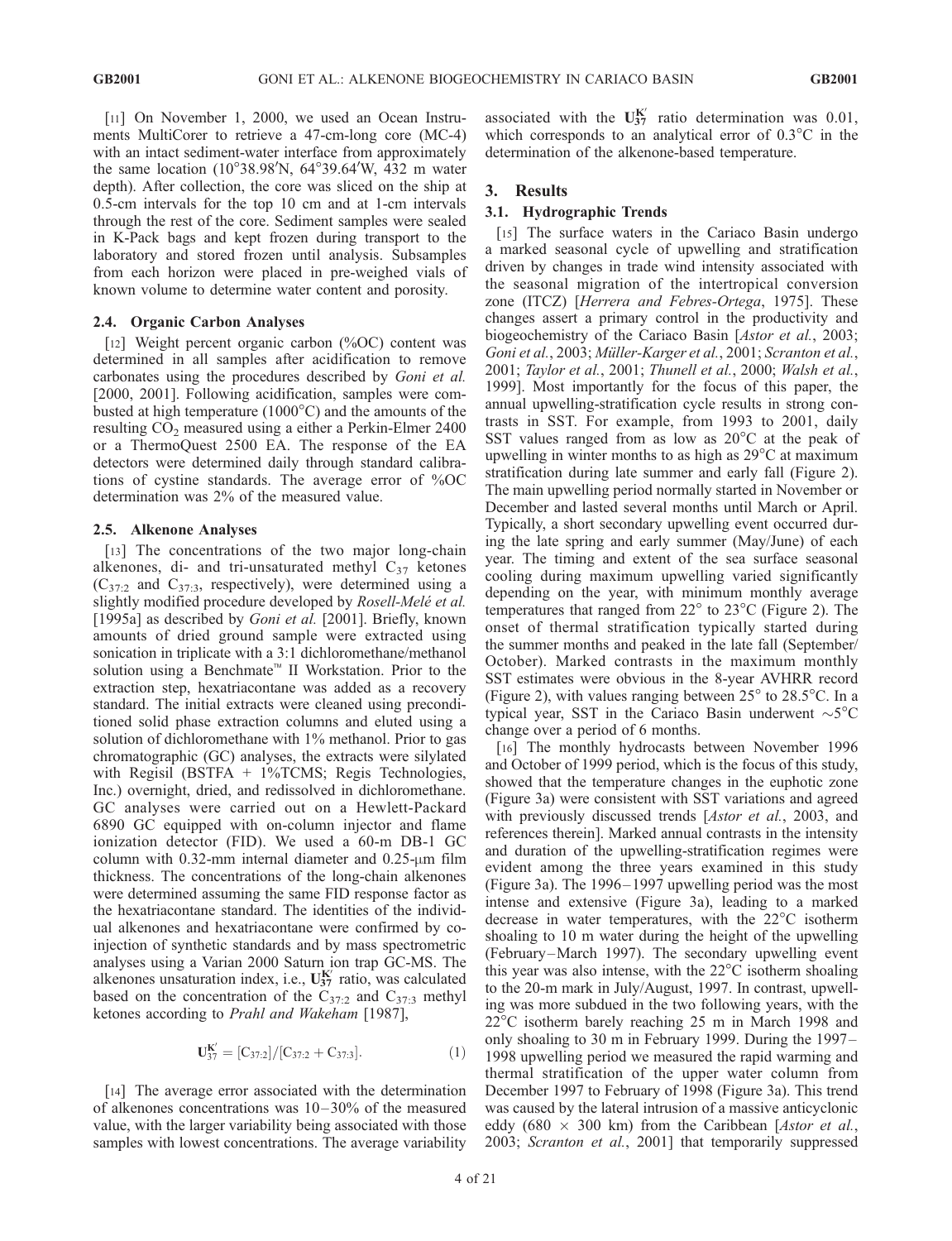

Figure 2. Sea surface temperature (SST) record derived from advanced very high resolution radiometer (AVHRR) satellite sensors. Individual data (pluses) as well as the monthly means (solid line) are plotted. The shaded box highlights the period which is the focus of this study.

upwelling and facilitated the warming of the surface ocean during this period (Figures 2 and 3a). Upwelling resumed in February and March 1998, during which two relatively large sized cyclonic eddies passed through the area [Astor et al., 2003].

[17] In all 3 years, intense heating and thermal stratification of the surface ocean was observed in the late summer and fall (Figure 3). The shutdown of upwelling coincided with the seasonal decrease in trade Wind velocities and the northward migration of the ITCZ [Astor et al., 2003]. Under these conditions, daily SST readings often exceeded 28°C and the water column underwent significant warming, with the 25<sup>o</sup>C isotherm often reaching depths greater than 30 m for prolonged periods. Thermal stratification was most intense during 1999, which was characterized by the lack of a marked secondary upwelling event during this year resulting in prolonged warming of the sea surface over much of that year.

[18] Elevated chlorophyll concentrations were consistently measured in surface waters during periods of strong upwelling (Figure 3b). In fact, most of the chlorophyll standing stock was concentrated in the top 25 m of the water column throughout most of the 3-year study. Subsurface chlorophyll maxima were evident during the periods of stratification in the summer and early fall in 1998 and especially 1999. Primary production rates were also always highest in the 25 m of the water column and displayed an overall similar distribution to that of chlorophyll concentrations [Goni et al., 2003]. These observations indicate that most of the annual phytoplankton productivity during the study period originated from the surface waters  $(0-25 \text{ m})$ and was supported by the entrainment of nutrient-rich waters during upwelling [Goni et al., 2003]. Notably, subsurface production was only important during periods of thermal stratification when export fluxes were low [Goni et al., 2003]. Table 1 summarizes the temperature and chlorophyll data collected during the monthly cruises from

the surface waters in Cariaco Basin. The table includes the depth-integrated temperature over the top 25 m of the water column ( $T_{0-25m}$ ) as a useful parameter that has been previously applied to differentiate upwelling  $(T_{0-25m}$  < 24.5°C) versus non-upwelling conditions ( $T_{0-25m}$  > 24.5°C) [Goni et al., 2003].

[19] Because the monthly cruises only provided snapshots of the temperature regime in the Cariaco Basin, it was difficult to assess directly the effect of upwelling on the composition of the sinking particles collected over 2-week intervals, especially when the temperature in the euphotic zone underwent rapid changes (Figure 3). The AVHRR data have the potential to overcome the temporal differences in coverage between the monthly cruises and the sediment traps by providing a semicontinuous record of SST conditions at the study site. A strong correlation was evident between the AVHRR SST data and  $T_{0-25m}$ , (Figure 4), indicating that the AVHRR SST data provide a reasonable measure of the temperature regime in the surface ocean. Thus we can use the daily AVHRR SST to reconstruct the mean temperature of the top of the euphotic during each of the sediment trap collection periods. We used these estimates to test the reliability of the alkenone-based  $U_{37}^{K'}$  SST index measured in sediment trap samples (see following discussion).

[20] In order to fully describe the hydrography of the Cariaco Basin, one has to consider the effects of the anticyclonic and cyclonic eddies that periodically pass through the area every few months. Besides the putative effect on SST (and on  $U_{37}^{K'}$  signatures), these eddies are responsible for the lateral intrusions of water masses into the interior of the basin, which result in the input oxygenated waters from the Caribbean Sea [Astor et al., 2003]. Such features cause a temporary deepening of the oxycline and an enhancement of microbial activity in that region of the water column [Taylor et al., 2001; Scranton et al., 2001]. In some cases, enhanced phytoplankton productivities are also observed following the passage of eddies [Astor et al.,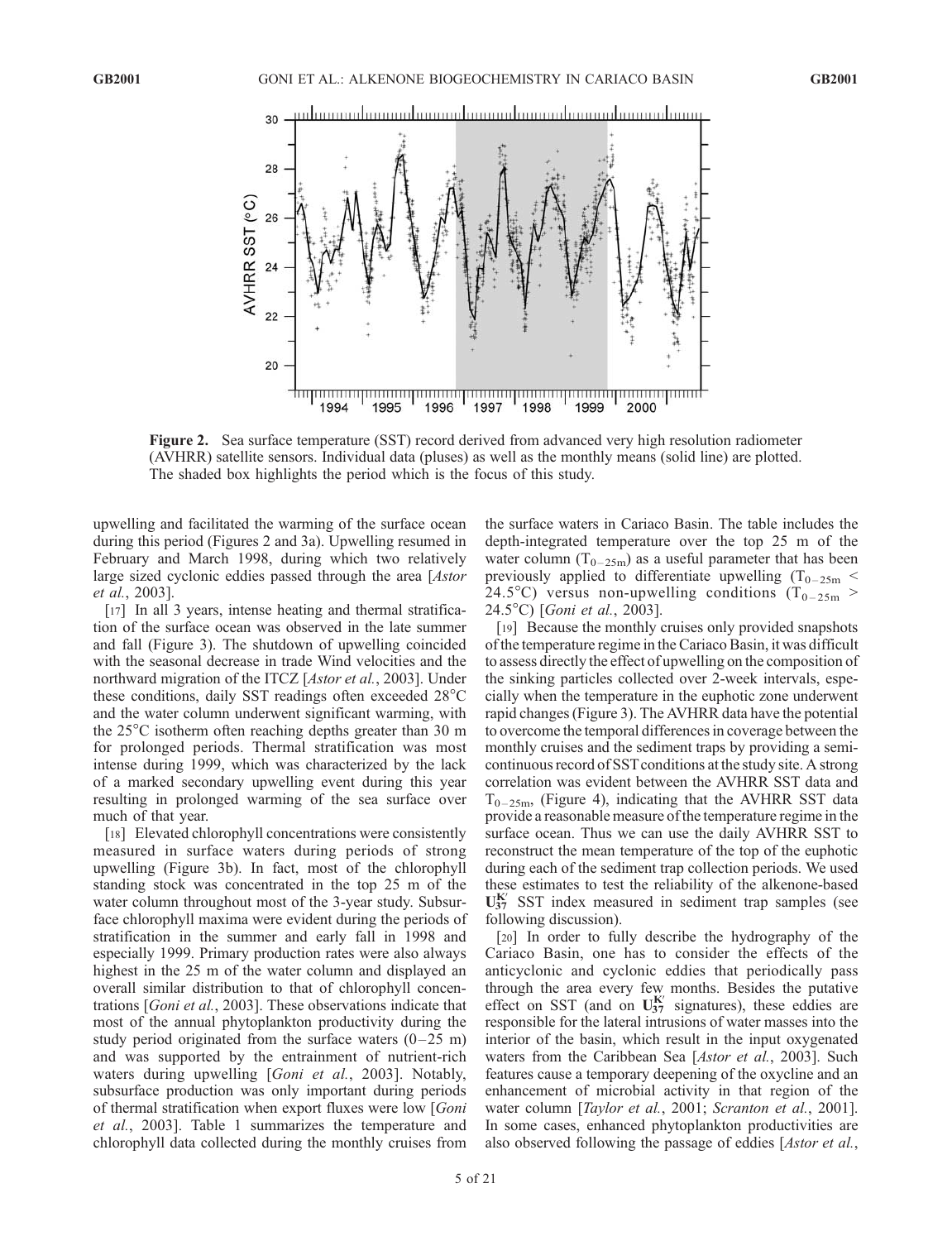

**Figure 3.** Profiles of (a) temperature  $(^{\circ}C)$  and (b) chlorophyll-a concentration (mg  $m^{-3}$ ) of the top 100 m of the water column in the Cariaco Basin collected during monthly cruises to the study site (Figure 1). Temperature measurements were done continuously using the CTD, while chlorophyll-a concentrations were measured from individual water samples collected at specific depths. The locations of the measurements are indicated in each graph.

2003]. Notably, these lateral intrusions are accompanied by elevated current velocities, which increase the potential for undertrapping sinking particles by sediment traps [Goni et al., 2003] and the entrainment of allocthonous materials into the basin. Besides the aforementioned eddies observed over the Cariaco Basin in December 1997 (anticyclone) and February and March 1998 (cyclones), other significant lateral intrusions were observed in January 1997 (anticyclone), June and August 1997 (cyclones), June 1998 (anticyclone), and August 1998 (cyclone) [Astor et al., 2003]. The effects of some of these events on alkenone fluxes and the  $U_{37}^{K'}$  index of sinking particles will be considered in the discussion below.

#### 3.2. Alkenone Compositions in Sinking Particles

[21] The concentrations of the two major individual alkenones,  $C_{37:2}$  and  $C_{37:3}$ , measured in sinking materials collected over the 3-year study period of this study (November 1996 to October 1999) are presented in Table 2. Consistently,  $C_{37:2}$  was the most abundant alkenone in all samples analyzed with concentrations that ranged from 5 to  $80 \mu g/g$  sample and showed considerable seasonal and depth variability. In contrast,  $C_{37:3}$  was much less abundant, ranging from 0.3 to 18  $\mu$ g/g and accounting for ~6 to 20% of C<sub>37:2</sub> yields. The tetra-unsaturated compound,  $C_{37:4}$ , was not detected in any of the samples collected. Also included in this table are estimates of the mean SST for the duration of each trapping period derived from the AVHRR data, the total mass flux collected in each cup, and the organic carbon content of each sample for which alkenone measurements were made. Trends in the composition and fluxes of biogenic materials including organic carbon, opal, calcium carbonate, and total alkenones have been discussed previously [Goni et

Table 1. Hydrographic Data November 1996 to October 1999<sup>a</sup>

|                |                    | Average                | Cumulative             |
|----------------|--------------------|------------------------|------------------------|
| Day, 1 Nov.    |                    | Temperature            | Chlorophyll $0-100$ m, |
| $1995 = Day 1$ | Date of Cast       | $0-25$ m, $^{\circ}$ C | mgChl/m <sup>2</sup>   |
| 376            | 10 Nov. 1996       | 25.4                   | 56.8                   |
| 406            | 09 Dec. 1996       | 26.3                   | 17.9                   |
| 434            | 07 Jan. 1997       | 23.7                   | 126.3                  |
| 471            | 13 Feb. 1997       | 23.5                   | 39.0                   |
| 498            | 12 March 1997      | 21.5                   | 82.6                   |
| 532            | 15 April 1997      | 22.6                   | 43.0                   |
| 557            | 10 May 1997        | 23.2                   | 42.9                   |
| 595            | 17 June 1997       | 24.6                   | 24.3                   |
| 616            | 08 July 1997       | 23.3                   | 16.7                   |
| 624            | 16 July 1997       | 22.6                   | 37.4                   |
| 656            | 17 Aug. 1997       | 23.0                   | 26.0                   |
| 687            | 17 Sept. 1997      | 27.3                   | 12.4                   |
| 714            | 14 Oct. 1997       | 27.3                   | 36.3                   |
| $376 - 714$    | Nov. 1996 to       | 24.3                   | 44.5                   |
|                | Oct. 1997 averages |                        |                        |
| 744            | 13 Nov. 1997       | 26.2                   | 25.1                   |
| 778            | 17 Dec. 1997       | 23.8                   | 45.7                   |
| 806            | 14 Jan. 1998       | 24.3                   | 43.5                   |
| 834            | 11 Feb. 1998       | 25.2                   | 32.0                   |
| 863            | 12 March 1998      | 22.2                   | 126.2                  |
| 903            | 21 April 1998      | 25.0                   | 13.3                   |
| 952            | 09 June 1998       | 25.0                   | 59.9                   |
| 982            | 09 July 1998       | 23.9                   | 22.3                   |
| 1009           | 05 Aug. 1998       | 27.4                   | 24.2                   |
| 1036           | 01 Sept. 1998      | 27.2                   | 15.0                   |
| 1079           | 14 Oct. 1998       | 26.2                   | 25.9                   |
| $744 - 1079$   | Nov. 1997 to       | 25.1                   | 39.4                   |
|                | Oct. 1998 averages |                        |                        |
| 1106           | 10 Nov. 1998       | 27.0                   | 19.1                   |
| 1142           | 16 Dec. 1998       | 26.8                   | 24.0                   |
| 1169           | 12 Jan. 1999       | 24.1                   | 46.9                   |
| 1198           | 10 Feb. 1999       | 22.3                   | 142.3                  |
| 1220           | 04 March 1999      | 23.6                   | 35.8                   |
| 1254           | 07 April 1999      | 25.4                   | 38.6                   |
| 1283           | 06 May 1999        | 25.1                   | 44.7                   |
| 1315           | 08 June 1999       | 25.0                   | 34.5                   |
| 1353           | 15 July 1999       | 25.2                   | 33.8                   |
| 1380           | 11 Aug. 1999       | 25.5                   | 57.1                   |
| 1414           | 14 Sept. 1999      | 28.0                   | $\overline{a}$         |
| 1435           | 05 Oct. 1999       | 27.7                   | 11.9                   |
| $1106 - 1435$  | Nov. 1998 to       | 25.5                   | 44.4                   |
|                | Oct. 1999 averages |                        |                        |

<sup>a</sup> All data calculated from the monthly hydrocast measurements. Average Temperature  $0-25$  m represents the average temperature for the top 25 m of the water column. Cumulative Chlorophyll  $0-100$  m represents the cumulative chlorophyll concentrations of the top 100 m of the water column.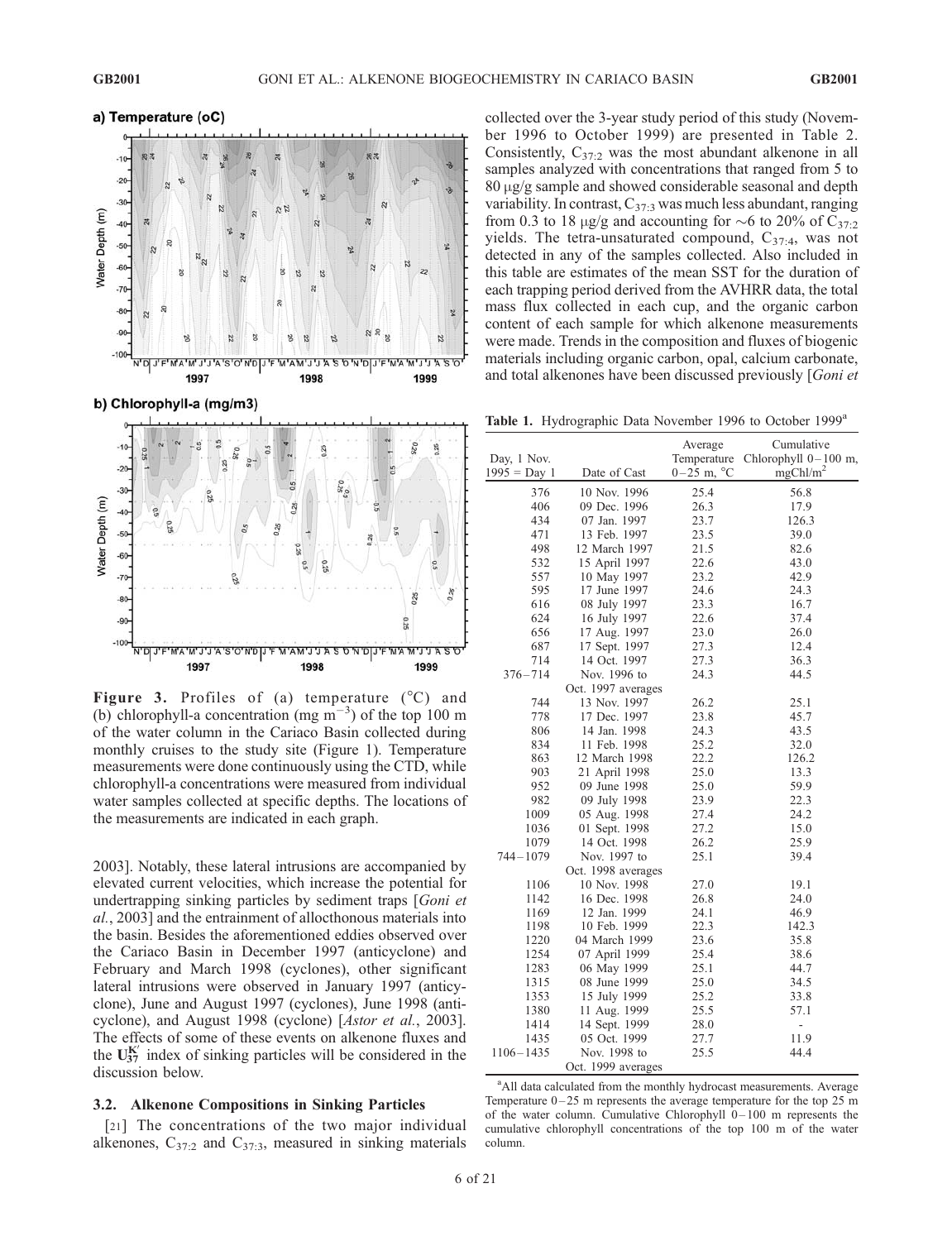

Figure 4. Correlation between satellite-derived sea surface temperatures (AVHRR SST) and the average temperatures for the top 25 m of the water column  $(T_{0-25m})$  collected by CTD during the monthly cruises. For this correlation, we selected AVHRR SST data taken within 36 hours of when the CTD measurements were made. In cases when more than one AVHRR SST observation was made, we used the average value of all data available for the 36-hour period.

al., 2003]. In this paper we focus on the timing and magnitude of the flux of individual alkenones and the factors controlling the generation and transport of the  $U_{37}^{K'}$  temperature index in the water column of the Cariaco Basin.

[22] The total alkenone/organic carbon ratios ( $\Sigma$ Alk<sub>37</sub>/OC) of particles exported from the euphotic zone (trap A samples) ranged from 0.1 to 0.6 mg/g and showed a poor overall correlation with SST (Figure 5). Nevertheless,  $\Sigma Alk_{37}/OC$ ratios were generally low  $(0.1 \text{ to } 0.3 \text{ mg/g})$  during upwelling periods whereas during non-upwelling periods the ratios were much more variable and included the highest values observed during the 3-year period. In the first half of 1997, the samples from traps B and C followed the same trends as those from trap A. However, beginning in August 1997, we measured elevated  $\Sigma$ Alk<sub>37</sub>/OC ratios (0.4 to 0.9) in samples from traps B and C. It appears that with the exception of the intense upwelling period in January –May 1997, alkenones were transported through the water column more efficiently than bulk OC [Goni et al., 2003]. The water column fluxes of OC and  $\Sigma$ Alk<sub>37</sub> during each of the three upwelling-stratification cycles are illustrated in Figure 6. The fluxes of these materials as a function of depth  $(F<sub>z</sub>)$  were fitted to an exponential decay function [Christian et al., 1997],

$$
F_z = F_{150} e^{k(z-150)},\tag{2}
$$

where  $F_{150}$  is the estimated mean flux at 150 m and k represents the loss rate constant  $(m^{-1})$  as particles sink.

[23] Evidence for the reduced lability of alkenones relative to OC during vertical transport thought the water column can be seen in the contrasts of reactivity rates determined using this approach (Figure 6). The loss rate constants for  $\Sigma$ Alk<sub>37</sub> (average k = -0.0002 m<sup>-1</sup> ± 0.0001) were 5 times smaller than those estimated for OC (average  $k = -0.001$  m<sup>-1</sup>  $\pm$  0.001). The differences in reactivity meant that on average, over 50% of the OC flux measured in trap A at 250 m disappeared by the time sinking particles reached trap C at 930 m (Figure 6). In contrast, less than 35% of the alkenone flux was lost between traps A and C in most years, with the losses during 1997 – 1998 being the least pronounced. Assuming an average sinking rate of  $100 \text{ m d}^{-1}$ , the estimated average degradation rate constant for  $\Sigma$ Alk<sub>37</sub> during their transport through the water column was  $-0.02 \text{ d}^{-1}$  (i.e., k  $\approx -7.3 \text{ yr}^{-1}$ ), whereas the water column degradation rates for OC were  $\sim$  -0.1 d<sup>-1</sup> (i.e., k  $\approx$  $-36.5 \text{ yr}^{-1}$ ). Using the same approach to estimate the decay constants for the individual alkenones (data not shown), we calculated comparable values for both the  $C_{37:2}$  and  $C_{37:3}$ compounds (average k values of  $-0.00022 \text{ m}^{-1} \pm 0.00017$ and  $-0.00016 \text{ m}^{-1} \pm 0.00016$ , respectively).

#### 3.3. Alkenone Compositions in Surface Sediments

[24] The organic carbon and alkenone concentrations of the sediments recovered from MC-4 are presented in Table 3. The ages of the sedimentary horizons were determined using the sedimentation rates determined by Black [1998], which averaged  $0.11 \pm 0.047$  cm yr<sup>-1</sup> in this region of the Cariaco Basin. The water content measurements of specific sediment samples were consistent with steady state compaction [Berner, 1980] and were fitted to estimate the distribution profile of porosity (p) with depth (z) according to

$$
p = 0.0849 \times e^{(-0.0554z)} + 0.85(r^2 = 0.88).
$$
 (3)

By assuming that pore water salinity was similar to the bottom water salinity at the time of collection  $(S = 36.32 \text{ pb})$ , we were able to plot the %OC and  $\Sigma Alk_{37}$  contents versus the age of sediments on a salt-free dry weight (SFDW) basis (Figure 7).

[25] Sedimentary organic carbon content ranged from 5 to 7% SFDW, and remained rather constant throughout the core (Figure 7a). In contrast,  $\Sigma Alk_{37}$  concentrations were highest near the sediment water interface ( $\sim$ 7  $\mu$ g/g SFDW) and decreased significantly over the last 100 years of deposition to values of  $\sim$ 2  $\mu$ g/g SFDW (Figure 7b). The  $\Sigma$ Alk<sub>37</sub> concentrations remained relatively unchanged in the sediments deposited between 100 and 250 ybp, ranging between 2 and 3  $\mu$ g/g SFDW. The only exceptions were the elevated values (4  $\mu$ g/g SFDW) measured in sediments deposited  $\sim$ 200 ybp and the relatively low concentrations  $\left($  <2  $\mu$ g/g SFDW) measured in sediments older than 280 ybp. The  $\Sigma$ Alk<sub>37</sub>/OC ratios of MC-4 samples ranged from 0.1 to 0.02 (Figure 7c). The  $\Sigma$ Alk<sub>37</sub>/OC ratios decreased markedly over the upper portion of the core, reaching values of 0.025 in sediments deposited  $\sim 80$  ybp. The  $\Sigma Alk_{37}/OC$ ratios remained rather constant in the rest of the sediments, ranging from 0.03 to 0.05. The 200 ybp sample yielded relatively elevated  $\Sigma Alk_{37}/OC$  ratios of 0.06, while ratios decreased to <0.02 in the bottom horizons of the core (Figure 7c).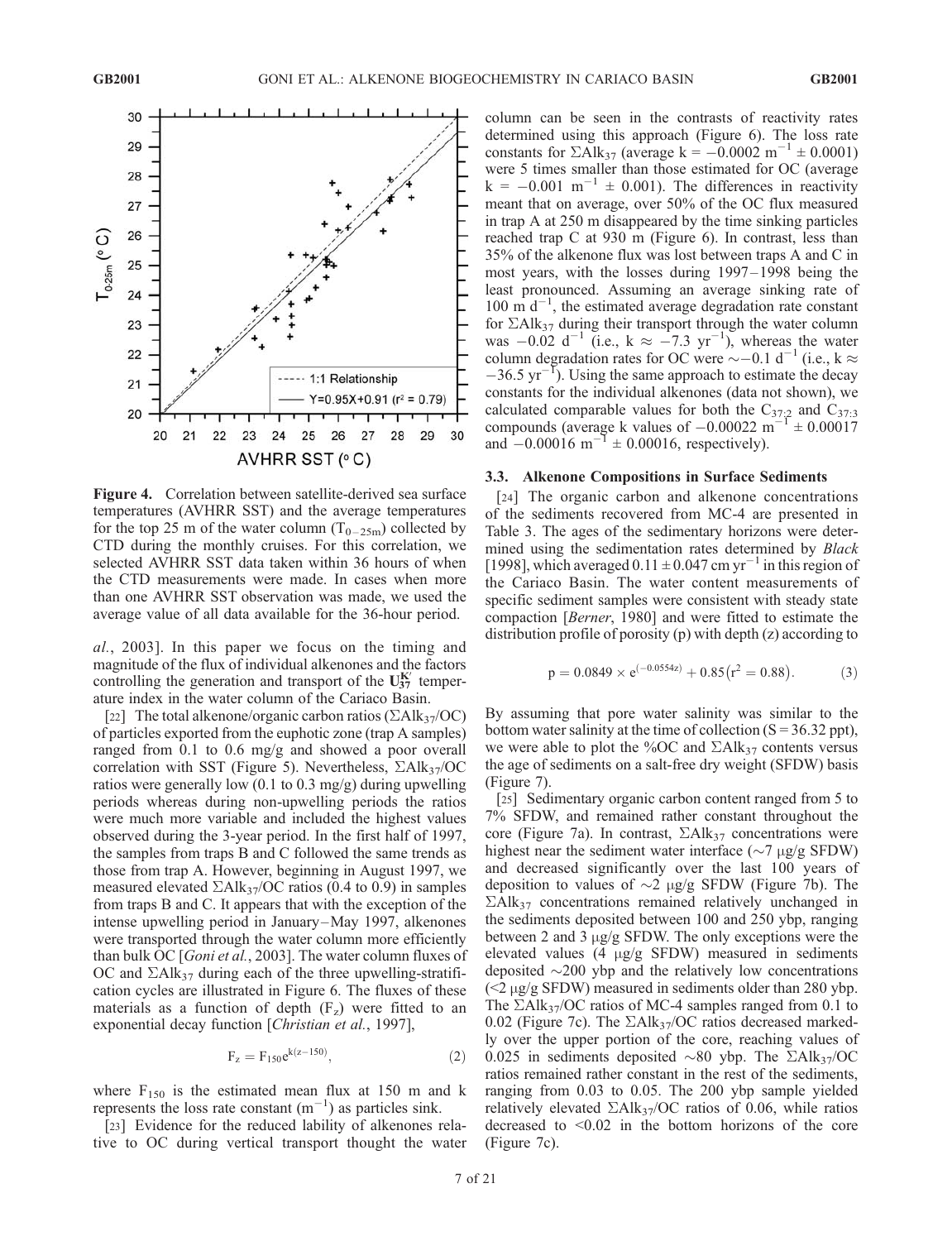|  |  |  |  |  | Table 2. Sediment Trap Data for Deployment Periods in Which Alkenone Measurements Were Made <sup>a</sup> |  |
|--|--|--|--|--|----------------------------------------------------------------------------------------------------------|--|
|  |  |  |  |  |                                                                                                          |  |

|                        |                             |                                      |                             |           |                             | <b>VHRR DATA</b>  |                             |
|------------------------|-----------------------------|--------------------------------------|-----------------------------|-----------|-----------------------------|-------------------|-----------------------------|
| Deployment             |                             |                                      | Mid-Day                     | Duration, | Avg. SST,                   | S.D. SST,         |                             |
| Code/Description       | Cup Open                    | Cup Close                            | $(11/1/95 = 1)$             | days      | $^{\circ}C$                 | $^{\circ}{\rm C}$ | n                           |
|                        |                             |                                      | Nov. 1996 to Oct. 1997      |           |                             |                   |                             |
| $car3-01$<br>$car3-03$ | 11/08/96                    | 11/22/96<br>12/20/96                 | 381<br>409                  | 14<br>14  | 24.6<br>26.7                | 0.4<br>0.4        | $\overline{c}$<br>20        |
| $car3-05$              | 12/06/96<br>01/03/97        | 01/17/97                             | 437                         | 14        | 24.2                        | 0.4               | 15                          |
| $car3-07$              | 01/31/97                    | 02/14/97                             | 465                         | 14        | 23.1                        | 0.4               | $\overline{4}$              |
| $car3-08$              | 02/14/97                    | 02/28/97                             | 479                         | 14        | 22.1                        | 0.6               | 14                          |
| $car3-09$              | 02/28/97                    | 03/14/97                             | 493                         | 14        | 21.2                        | 0.5               | $\overline{4}$              |
| $car3-10$              | 03/14/97                    | 03/28/97                             | 507                         | 14        | 21.7                        | 0.4               | 14                          |
| $car4-01$              | 05/15/97                    | 05/22/97                             | 562                         | $\tau$    | 23.8                        | 0.3               | 9                           |
| $car4-03$              | 06/05/97                    | 06/19/97                             | 590                         | 14        | 25.4                        | 0.4               | $\tau$                      |
| $car4-05$              | 07/03/97                    | 07/17/97                             | 618                         | 14        | 24.7                        | 0.4               | 9                           |
| $car4-07$              | 07/31/97                    | 08/14/97                             | 646                         | 14        | 23.9                        | 0.6               | 5                           |
| $car4-09$              | 08/28/97                    | 09/11/97                             | 674                         | 14        | 26.6                        | 1.2               | 12                          |
| $car4-11$              | 09/25/97                    | 10/09/97                             | 702                         | 14        | 28.1                        | 0.7               | 8                           |
| $car4-13$              | 10/23/97                    | 11/13/97                             | 727                         | 11        | 27.0                        | 1.1               | 13                          |
| Nov. 1996 to           |                             |                                      |                             |           |                             |                   |                             |
| Oct. 1997              |                             |                                      |                             |           |                             |                   |                             |
| averages               |                             |                                      |                             |           | 24.5                        | 2.1               |                             |
|                        |                             |                                      |                             |           |                             |                   |                             |
|                        |                             |                                      | Nov. 1997 to Oct. 1998      |           |                             |                   |                             |
| $car5-01$              | 11/13/97                    | 11/20/97                             | 744                         | 7         | 25.7                        | 0.5               | 8                           |
| $car5-03$              | 12/04/97                    | 12/18/97                             | 772                         | 14        | 24.6                        | 0.6               | 20                          |
| $car5-05$              | 01/01/98                    | 01/15/98                             | 800                         | 14        | 25.4                        | 0.4               | 17                          |
| $car5-07$              | 01/29/98                    | 02/12/98                             | 828                         | 14        | 24.4                        | 0.8               | 15                          |
| $car5-09$              | 02/26/98                    | 03/12/98                             | 856                         | 14        | 22.7                        | 0.8               | 17                          |
| $car5-11$              | 03/26/98                    | 04/09/98                             | 884                         | 14        | 23.5                        | 0.5               | $\overline{\mathcal{A}}$    |
| $car5-13$              | 04/23/98                    | 05/03/98                             | 909                         | 11        | 24.8                        | 0.5               | $\overline{7}$              |
| $car6-01$              | 06/03/98                    | 06/10/98                             | 946                         | $\tau$    | 25.9                        | 1.1               | $\overline{c}$              |
| $car6-03$              | 06/17/98                    | 06/24/98                             | 960                         | $\tau$    | 25.3                        | 0.0               | $\overline{c}$              |
| $car6-05$              | 07/01/98                    | 07/15/98                             | 981                         | 14        | 24.6                        | 0.6               | 5                           |
| $car6-06$              | 07/15/98                    | 07/29/98                             | 995                         | 14        | 26.2                        | 0.5               | 8                           |
| $car6-07$              | 07/29/98                    | 08/12/98                             | 1009                        | 14        | 26.3                        | 0.7               | 6                           |
| $car6-09$              | 08/26/98                    | 09/09/98                             | 1037                        | 14        | 27.6                        | 0.7               | $\mathfrak{Z}$              |
| $car6-11$              | 09/23/98                    | 10/07/98                             | 1065                        | 14        | 27.3                        | 0.5               | 5                           |
| $car6-13$              | 10/21/98                    | 11/02/98                             | 1091                        | 12        | 26.7                        | 0.3               | $\overline{\mathcal{I}}$    |
| Nov. 1997 to           |                             |                                      |                             |           |                             |                   |                             |
| Oct. 1998              |                             |                                      |                             |           |                             |                   |                             |
| averages               |                             |                                      |                             |           | 25.4                        | 1.4               |                             |
|                        |                             |                                      | Nov. 1998 to Oct. 1999      |           |                             |                   |                             |
| $car7-01$              | 11/07/98                    | 11/19/98                             | 1110                        | 14        | 26.3                        | 0.8               | 14                          |
| $car7-02$              | 11/21/98                    | 12/03/98                             | 1124                        | 14        | 25.4                        | 0.6               | $\,$ 8 $\,$                 |
| $car7-03$              | 12/05/98                    | 12/17/98                             | 1138                        | 14        | 26.7                        | 0.7               | 10                          |
| $car7-05$              | 01/02/99                    | 01/14/99                             | 1166                        | 14        | 24.2                        | 0.6               | 20                          |
| $car7-07$              | 01/30/99                    | 02/11/99                             | 1194                        | 14        | 22.8                        | 0.9               | 9                           |
| $car7-09$              | 02/27/99                    | 03/11/99                             | 1222                        | 14        | 23.4                        | 0.5               | 15                          |
| $car7-11$              | 03/27/99                    | 04/08/99                             | 1250                        | 14        | 22.9                        | n.d.              | $\,1\,$                     |
| $car7-12$              | 04/10/99                    | 04/22/99                             | 1264                        | 14        | 24.7                        | 0.4               | 18                          |
| $car8-01$              | 05/06/99                    | 05/18/99                             | 1290                        | 14        | 25.5                        | 0.6               | 16                          |
| $car8-02$              | 05/20/99                    | 06/01/99                             | 1304                        | 14        | 25.1                        | 0.5               | 18                          |
| $car8-03$              | 06/03/99                    | 06/15/99                             | 1318                        | 14        | 25.1                        | 0.8               | 10                          |
| $car8-04$              | 06/17/99                    | 06/29/99                             | 1332                        | 14        | 24.5                        | 0.7               | 7                           |
| $car8-05$              | 07/01/99                    | 07/13/99                             | 1346                        | 14        | 24.8                        | 0.8               | $\boldsymbol{7}$            |
| $car8-07$              | 07/29/99                    | 08/10/99                             | 1374                        | 14        | 26.3                        | 0.7               | 16                          |
| $car8-08$              | 08/12/99                    | 08/24/99                             | 1388                        | 14        | 26.2                        | 0.6               | 6                           |
| $car8-10$              | 09/09/99                    | 09/21/99                             | 1416                        | 14        | 26.2                        | 1.1               |                             |
| $car8-12$              | 10/07/99                    | 10/19/99                             | 1444                        | 14        | 26.9                        | 0.4               | $\frac{5}{7}$               |
| Nov. 1998 to           |                             |                                      |                             |           |                             |                   |                             |
| Oct. 1999              |                             |                                      |                             |           |                             |                   |                             |
| averages               |                             |                                      |                             |           | 25.1                        | 1.3               |                             |
|                        |                             | Total Mass Flux, g/m <sup>2</sup> /d |                             |           |                             | %OC, g/100 g      |                             |
| Deployment             |                             |                                      |                             |           |                             | Trap B            |                             |
| Code/Description       | Trap A<br>$(275 \;{\rm m})$ | Trap B<br>$(455 \text{ m})$          | Trap C<br>$(930 \text{ m})$ |           | Trap A<br>$(275 \;{\rm m})$ | $(455 \;{\rm m})$ | Trap C<br>$(930 \text{ m})$ |
|                        |                             |                                      | Nov. 1996 to Oct. 1997      |           |                             |                   |                             |
| $car3-01$              | 0.509                       | 0.357                                | 0.246                       |           | 7.8                         | 8.6               | 9.5                         |
| $car3-03$              | 0.346                       | 0.225                                | 0.207                       |           | 7.3                         | 7.7               | 8.2                         |
| $car3-05$              | 0.403                       | 0.379                                | 0.307                       |           | 11.3                        | 10.1              | 11.9                        |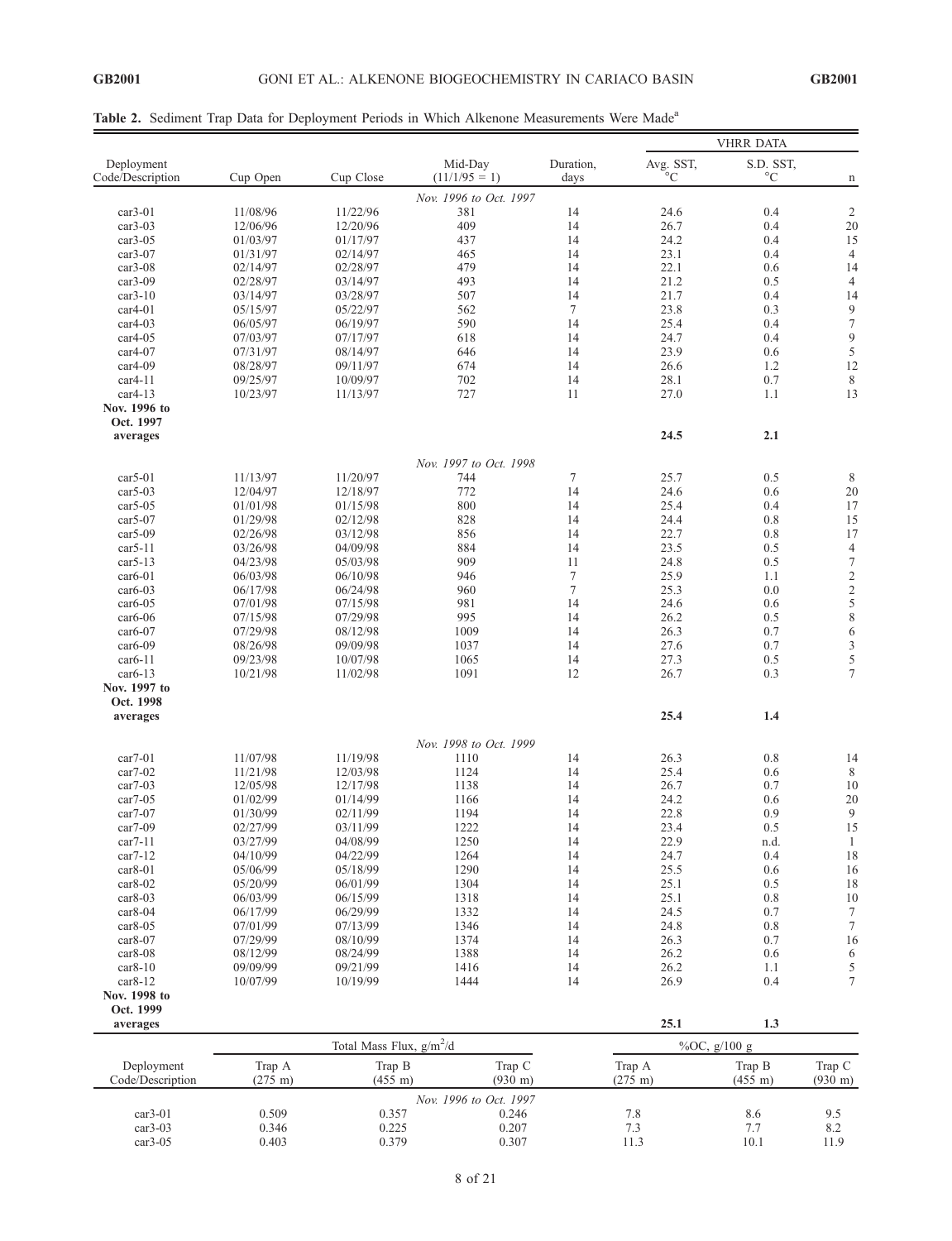#### Table 2. (continued)

|                                |                             | Total Mass Flux, $g/m^2/d$  |                             | %OC, $g/100 g$              |                             |                             |  |
|--------------------------------|-----------------------------|-----------------------------|-----------------------------|-----------------------------|-----------------------------|-----------------------------|--|
| Deployment<br>Code/Description | Trap A<br>$(275 \;{\rm m})$ | Trap B<br>$(455 \;{\rm m})$ | Trap C<br>$(930 \;{\rm m})$ | Trap A<br>$(275 \;{\rm m})$ | Trap B<br>$(455 \;{\rm m})$ | Trap C<br>$(930 \;{\rm m})$ |  |
| $car3-07$                      | 0.234                       | 0.129                       | 0.102                       | 12.9                        | 14.5                        | 14.1                        |  |
| $car3-08$                      | 0.779                       | 0.384                       | 0.276                       | 11.4                        | 12.1                        | 13.6                        |  |
| $car3-09$                      | 0.757                       | 0.498                       | 0.284                       | 12.5                        | 13.4                        | 15.0                        |  |
| $car3-10$                      | 0.875                       | 0.453                       | 0.712                       | 14.1                        | 14.2                        | 17.7                        |  |
| $car4-01$                      | 1.030                       | 0.632                       | 0.642                       | 11.5                        | 11.3                        | 10.0                        |  |
| $car4-03$                      | 1.056                       | 0.149                       | 0.189                       | 7.7                         | 6.3                         | 8.4                         |  |
| $car4-05$                      | 0.965                       | 0.167                       | 0.168                       | 7.5                         | 13.2                        | 11.8                        |  |
| $car4-07$                      |                             |                             |                             | 7.5                         |                             |                             |  |
|                                | 1.137                       | 0.482                       | 0.162                       |                             | $8.8\,$                     | 12.6                        |  |
| $car4-09$                      | 0.563                       | 0.119                       | 0.070                       | 7.4                         | 10.8                        | 14.5                        |  |
| $car4-11$                      | 0.602                       | 0.079                       | 0.022                       | 5.8                         | 7.4                         | 9.7                         |  |
| $car4-13$                      | 0.480                       | 0.085                       | 0.047                       | 4.5                         | 6.7                         | 8.3                         |  |
| Nov. 1996 to<br>Oct. 1997      |                             |                             |                             |                             |                             |                             |  |
| averages                       | 0.695                       | 0.296                       | 0.245                       | 9.2                         | 10.4                        | 11.8                        |  |
|                                |                             |                             | Nov. 1997 to Oct. 1998      |                             |                             |                             |  |
| $car5-01$                      | 0.735                       | 0.565                       | 0.371                       | 9.5                         | 6.8                         | 6.9                         |  |
| $car5-03$                      | 1.013                       | 1.019                       | 0.731                       | 11.0                        | 9.0                         | 8.7                         |  |
| $car5-05$                      | 0.582                       | 0.671                       | 0.558                       | 11.8                        | 11.3                        | 10.4                        |  |
|                                |                             |                             |                             |                             |                             |                             |  |
| $car5-07$                      | 0.187                       | 0.505                       | 0.279                       | 14.3                        | 13.7                        | 13.6                        |  |
| $car5-09$                      | 0.805                       | 0.139                       | 0.109                       | 6.2                         | 11.8                        | 12.0                        |  |
| $car5-11$                      | 1.537                       | 0.435                       | 0.451                       | 9.4                         | 17.2                        | 17.0                        |  |
| $car5-13$                      | 0.628                       | 0.157                       | 0.108                       | 7.2                         | 11.2                        | 13.9                        |  |
| $car6-01$                      | 0.672                       | 0.286                       | 0.255                       | 9.6                         | 9.9                         | 9.8                         |  |
| $car6-03$                      | 1.072                       | 0.643                       | 0.574                       | 7.7                         | 8.1                         | 8.7                         |  |
| $car6-05$                      | 0.489                       | 0.279                       | 0.181                       | 11.6                        | 9.9                         | 11.7                        |  |
| car6-06                        | 0.469                       | 0.591                       | 0.333                       | 17.3                        | 12.8                        | 15.3                        |  |
| $car6-07$                      | 0.661                       | 0.473                       | 0.215                       | 6.6                         | 6.1                         | 9.0                         |  |
| $car6-09$                      | 1.131                       | 0.497                       | 0.297                       | 5.7                         | 6.6                         | $7.5\,$                     |  |
| car6-11                        | 1.048                       | 0.295                       | 0.154                       | $7.8\,$                     | 12.7                        | 15.8                        |  |
| $car6-13$                      | 0.559                       | 0.041                       |                             | 5.5                         |                             |                             |  |
|                                |                             |                             | 0.021                       |                             | 6.4                         |                             |  |
| Nov. 1997 to                   |                             |                             |                             |                             |                             |                             |  |
| Oct. 1998                      |                             |                             |                             |                             |                             |                             |  |
| averages                       | 0.773                       | 0.440                       | 0.309                       | 9.4                         | 10.2                        | 11.5                        |  |
|                                |                             |                             | Nov. 1998 to Oct. 1999      |                             |                             |                             |  |
| $car7-01$                      | 0.690                       | 0.404                       | 0.445                       | $8.0\,$                     | 6.9                         | 6.5                         |  |
| $car7-02$                      | 0.902                       | 0.477                       | 0.361                       | 7.5                         | 7.5                         | 7.2                         |  |
| $car7-03$                      | 0.735                       | 0.677                       | 0.557                       | 6.3                         | 6.4                         | 6.8                         |  |
| $car7-05$                      | 0.143                       | 0.135                       | 0.111                       | 12.6                        | 12.6                        | 10.8                        |  |
| $car7-07$                      | 0.225                       | 0.501                       | 0.378                       | 14.7                        | 12.0                        | 18.8                        |  |
| $car7-09$                      | 0.078                       | 0.183                       | 0.138                       | 11.5                        | 13.7                        | 15.9                        |  |
| $car7-11$                      | 0.379                       | 0.554                       | 0.270                       | 9.8                         | 11.4                        | 11.1                        |  |
|                                |                             |                             |                             |                             |                             |                             |  |
| $car7-12$                      | 0.538                       | 0.269                       | 0.145                       | 8.7                         | 10.0                        | 11.7                        |  |
| $car8-01$                      | 2.413                       | 1.935                       | 1.669                       | 5.4                         | 4.6                         | 4.9                         |  |
| $car8-02$                      | 0.744                       | 0.440                       | 0.497                       | 10.6                        | 8.6                         | 7.2                         |  |
| $car8-03$                      | 0.541                       | 0.583                       | 0.565                       | 12.9                        | 10.5                        | 9.7                         |  |
| $car8-04$                      | 0.921                       | 0.889                       | 0.454                       | 10.9                        | 10.0                        | 12.1                        |  |
| $car8-05$                      | 0.622                       | 0.287                       | 0.159                       | 9.8                         | 10.5                        | 13.2                        |  |
| $car8-07$                      | 0.429                       | 0.224                       | 0.234                       | 11.0                        | 12.9                        | 11.5                        |  |
| $car8-08$                      | 0.483                       | 0.147                       | 0.309                       | 8.7                         | 8.2                         | 8.4                         |  |
| $car8-10$                      | 0.887                       | 0.155                       | 0.120                       | 6.1                         | 8.4                         | 9.2                         |  |
| $car8-12$                      | 1.213                       | 0.110                       | 0.097                       | 5.4                         | 6.4                         | 6.2                         |  |
| Nov. 1998 to                   |                             |                             |                             |                             |                             |                             |  |
| Oct. 1999                      |                             |                             |                             |                             |                             |                             |  |
| averages                       | 0.703                       | 0.469                       | 0.383                       | 9.4                         | 9.4                         | 10.1                        |  |
|                                |                             | C37:2 Alkenone, $\mu$ g/g   |                             |                             | C37:3 Alkenone, µg/g        |                             |  |
| Deployment                     | Trap A                      | Trap B                      | Trap C                      | Trap A                      | Trap B                      | Trap C                      |  |
| Code/Description               | $(275 \;{\rm m})$           | $(455 \;{\rm m})$           | $(930 \;{\rm m})$           | $(275 \;{\rm m})$           | $(455 \text{ m})$           | $(930 \text{ m})$           |  |
|                                |                             |                             | Nov. 1996 to Oct. 1997      |                             |                             |                             |  |
| $car3-01$                      | 32.2                        | 18.2                        | 23.5                        | 3.06                        | 1.75                        | 1.81                        |  |
| $car3-03$                      | 12.8                        | 10.7                        | 11.5                        | 0.64                        | 0.74                        | 0.56                        |  |
| $car3-05$                      | 50.4                        | 46.7                        | 44.2                        | 3.16                        | 4.16                        | 3.45                        |  |
| $car3-07$                      | 17.5                        | 11.9                        | $\overline{\phantom{a}}$    | 2.11                        | 1.83                        |                             |  |
| $car3-08$                      | $\overline{\phantom{a}}$    | $\overline{\phantom{a}}$    | 16.9                        | $\overline{\phantom{a}}$    | $\overline{\phantom{a}}$    | 2.61                        |  |
| $car3-09$                      | 11.9                        | 11.9                        | $\overline{\phantom{0}}$    | 2.20                        | 2.46                        |                             |  |
| $car3-10$                      | $\overline{\phantom{a}}$    | $\overline{\phantom{a}}$    | 12.8                        | $\qquad \qquad -$           | $\overline{\phantom{a}}$    | 2.66                        |  |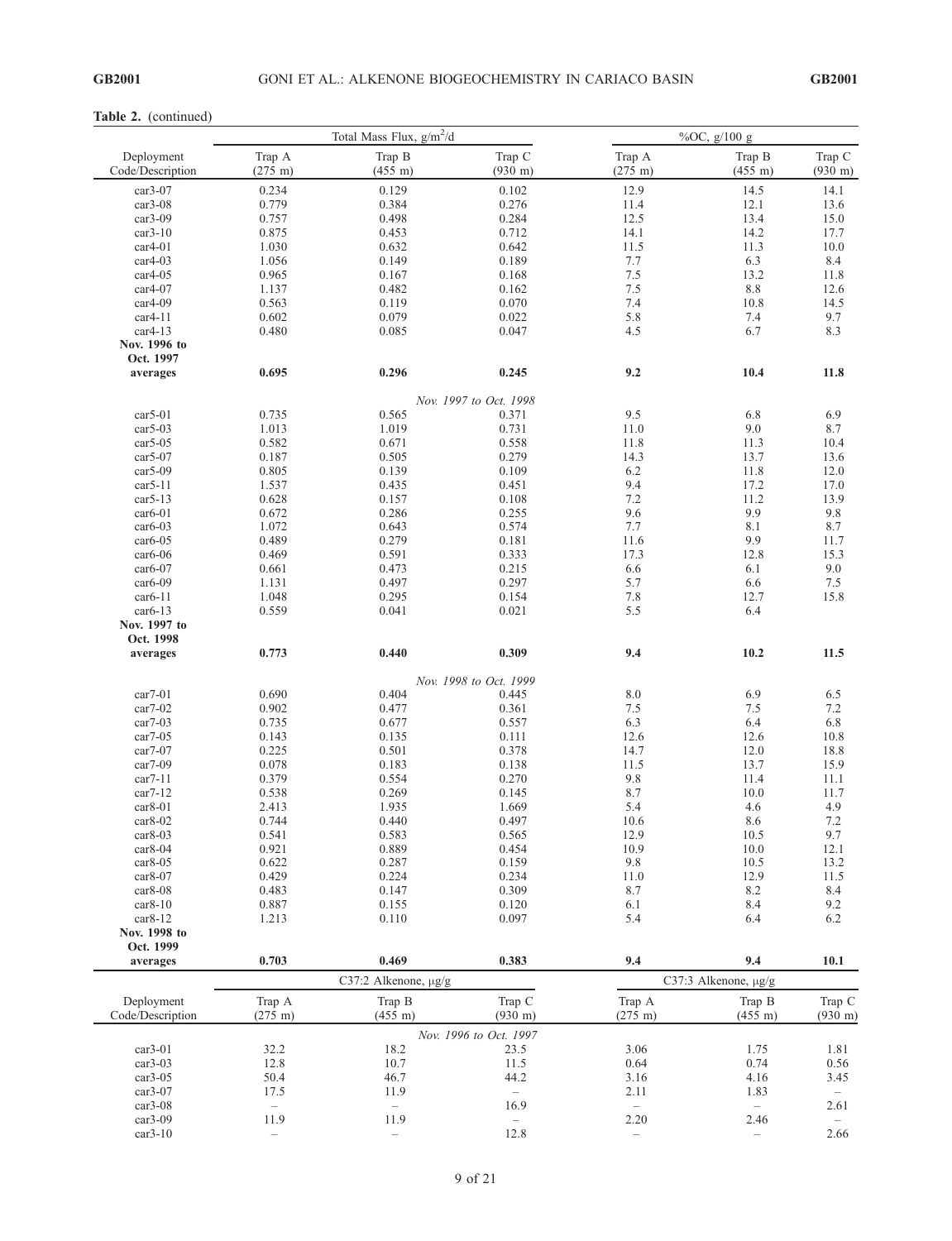#### Table 2. (continued)

|                                |                                      | C37:2 Alkenone, µg/g        |                             | C37:3 Alkenone, µg/g        |                             |                             |  |
|--------------------------------|--------------------------------------|-----------------------------|-----------------------------|-----------------------------|-----------------------------|-----------------------------|--|
| Deployment<br>Code/Description | Trap A<br>$(275 \;{\rm m})$          | Trap B<br>$(455 \;{\rm m})$ | Trap C<br>$(930 \text{ m})$ | Trap A<br>$(275 \;{\rm m})$ | Trap B<br>$(455 \;{\rm m})$ | Trap C<br>$(930 \;{\rm m})$ |  |
| $car4-01$                      | 8.6                                  | 13.1                        | 15.7                        | 0.49                        | 1.13                        | 1.61                        |  |
| $car4-03$                      | 26.1                                 | 13.7                        | 24.9                        | 2.09                        | 1.29                        | 1.94                        |  |
| $car4-05$                      | 9.4                                  | 20.5                        | 20.6                        | 1.19                        | 2.88                        | 2.86                        |  |
| $car4-07$                      | 9.9                                  | 31.4                        | 76.6                        | 2.81                        | 9.21                        | 21.23                       |  |
| $car4-09$                      | 13.1                                 | 60.5                        | $\qquad \qquad -$           | 3.74                        | 18.07                       | $\overline{\phantom{0}}$    |  |
| $car4-11$                      | 26.3                                 | 6.4                         | $\overline{\phantom{0}}$    | 2.79                        | 0.88                        | $\overline{\phantom{0}}$    |  |
| $car4-13$                      | 1.2                                  | $\qquad \qquad -$           | $\overline{\phantom{0}}$    | 0.07                        | $\overline{\phantom{a}}$    | $\overline{\phantom{0}}$    |  |
| Nov. 1996                      |                                      |                             |                             |                             |                             |                             |  |
| to Oct. 1997                   |                                      |                             |                             |                             |                             |                             |  |
| averages                       | 18.3                                 | 22.3                        | 27.4                        | 2.0                         | 4.0                         | 4.3                         |  |
|                                |                                      |                             |                             |                             |                             |                             |  |
|                                |                                      |                             | Nov. 1997 to Oct. 1998      |                             |                             |                             |  |
| $car5-01$                      | 8.0                                  | 10.7                        | 11.1                        | 0.51                        | 0.61                        | 0.58                        |  |
| $car5-03$                      | 21.0                                 | 30.7                        | 27.2                        | 3.76                        | 6.52                        | 5.25                        |  |
| $car5-05$                      | 12.3                                 | 22.5                        | 39.1                        | 1.56                        | 2.48                        | 4.99                        |  |
| $car5-07$                      | 21.0                                 | 64.5                        | 80.5                        | 3.90                        | 16.40                       | 17.95                       |  |
| $car5-09$                      | 6.4                                  | $\overline{\phantom{a}}$    | 77.6                        | 0.81                        | $\overline{\phantom{a}}$    | 13.94                       |  |
| $car5-11$                      | 9.2                                  | 53.4                        | $\overline{\phantom{a}}$    | 1.45                        | 11.44                       | $\overline{\phantom{0}}$    |  |
| $car5-13$                      | 7.4                                  | $\overline{\phantom{0}}$    | $\equiv$                    | 0.95                        | $\overline{\phantom{0}}$    | $\overline{\phantom{0}}$    |  |
| $car6-01$                      | 30.6                                 | 29.0                        | 32.9                        | 2.15                        | 2.58                        | 3.54                        |  |
| $car6-03$                      | 27.4                                 | 19.1                        | 25.3                        | 3.31                        | 2.19                        | 2.88                        |  |
| $car6-05$                      | 28.4                                 | 27.2                        | 37.9                        | 3.83                        | 3.92                        | 5.73                        |  |
| $car6-06$                      | 23.8                                 | 29.4                        | $\overline{\phantom{a}}$    | 1.39                        | 2.54                        | $\overline{\phantom{a}}$    |  |
| $car6-07$                      | 13.1                                 | 15.7                        | 30.7                        | 0.86                        | 1.45                        | 2.12                        |  |
| $car6-09$                      | 16.2                                 | 13.3                        | 29.2                        | 0.76                        | 0.45                        | 1.24                        |  |
| $car6-11$                      | 38.1                                 | 26.3                        | 29.7                        | 3.59                        | 1.25                        | 1.49                        |  |
| $car6-13$                      | 10.1                                 | $\qquad \qquad -$           | $\overline{\phantom{0}}$    | 0.64                        | $\overline{\phantom{a}}$    | $\overline{\phantom{0}}$    |  |
| Nov. 1997 to                   |                                      |                             |                             |                             |                             |                             |  |
| Oct. 1998                      |                                      |                             |                             |                             |                             |                             |  |
| averages                       | 18.2                                 | 28.5                        | 38.3                        | $2.0$                       | 4.3                         | 5.4                         |  |
|                                |                                      |                             | Nov. 1998 to Oct. 1999      |                             |                             |                             |  |
| $car7-01$                      | 5.1                                  | 15.7                        | 22.1                        | 0.26                        | 0.62                        | 0.88                        |  |
| $car7-02$                      | 35.4                                 | 40.2                        |                             | 2.51                        | 3.18                        |                             |  |
| $car7-03$                      | 16.2                                 | 31.6                        | $\qquad \qquad -$<br>41.6   | 0.62                        | 1.24                        | 1.77                        |  |
| $car7-05$                      |                                      | $\qquad \qquad -$           | 68.7                        | $\overline{\phantom{0}}$    | $\overline{\phantom{a}}$    |                             |  |
| $car7-07$                      | $\overline{\phantom{0}}$<br>$\equiv$ | 36.3                        | 20.5                        | $\equiv$                    | 4.34                        | 4.90<br>2.48                |  |
|                                | $\overline{\phantom{m}}$             | $\overline{\phantom{a}}$    |                             | $\equiv$                    | $\equiv$                    |                             |  |
| $car7-09$                      |                                      |                             | 126.2                       |                             |                             | 14.2                        |  |
| $car7-11$                      | 27.1                                 | 52.1                        | 91.9                        | 5.61                        | 8.23                        | 13.4                        |  |
| $car7-12$                      | 21.9                                 | 21.1                        | $\overline{\phantom{0}}$    | 2.60                        | 2.03                        | $\overline{\phantom{0}}$    |  |
| $car8-01$                      | $\overline{\phantom{0}}$             | $\overline{\phantom{0}}$    | 6.9                         | $\overline{\phantom{0}}$    | $\overline{\phantom{0}}$    | 0.47                        |  |
| $car8-02$                      | 41.0                                 | 24.7                        | $\overline{\phantom{a}}$    | 3.07                        | 1.66                        | $\overline{\phantom{0}}$    |  |
| $car8-03$                      | $\overline{\phantom{0}}$             | $\overline{\phantom{0}}$    | 40.9                        | $\overline{\phantom{0}}$    | $\overline{\phantom{a}}$    | 5.17                        |  |
| $car8-04$                      | 59.8                                 | 69.2                        | $\equiv$                    | 8.23                        | 9.21                        | $\equiv$                    |  |
| $car8-05$                      | $\overline{\phantom{a}}$             | $\qquad \qquad -$           | 44.0                        | $\overline{\phantom{a}}$    | $\overline{\phantom{0}}$    | 6.36                        |  |
| $car8-07$                      | $\bar{a}$                            | 44.0                        | 40.3                        | $\overline{a}$              | 5.92                        | 5.37                        |  |
| $car8-08$                      | 25.7                                 | 17.4                        | $\equiv$                    | 2.92                        | 1.79                        | $\overline{\phantom{0}}$    |  |
| $car8-10$                      | 17.0                                 | $\overline{\phantom{0}}$    | $\qquad \qquad -$           | 1.35                        | $\overline{\phantom{0}}$    | $\qquad \qquad -$           |  |
| $car8-12$                      | 11.3                                 |                             |                             | 0.80                        |                             |                             |  |
| Nov. 1998 to                   |                                      |                             |                             |                             |                             |                             |  |
| Oct. 1999                      |                                      |                             |                             |                             |                             |                             |  |
| averages                       | 26.0                                 | 35.2                        | 50.3                        | 2.8                         | 3.8                         | 5.5                         |  |

<sup>a</sup>SST, sea surface temperature estimates derived from AVHRR satellite data collected over the study area; Avg. SST, average temperature obtained from all the valid SST satellite observations for each trap period; S.D., standard deviation of that average; n, number of satellite observations made during each time period (for some samples,  $n >$  duration days because more than one observation was made during each day;  $n <$  duration days during those periods in which cloud coverage hindered accurate satellite readings); n.d., not determined; n.r., sediment trap samples not recovered because of clogging of the sediment trap. %OC, organic carbon content; C37:2 Alkenone, diunsaturated 37:2 methylalkenone concentration; C37:3 Alkenone, triunsaturated methylalkenone concentration. All other captions are as in Table 1 and as explained in the text. Only data for those sediment traps in which alkenone measurements were made are included. A full description of the biogenic (i.e., organic carbon, carbonate, opal) compositions and fluxes of the complete set of sediment trap samples is provided by *Goni et al.* [2003].

[26] If one assumes steady state deposition [Black, 1998] and alkenone input, the distribution of  $\Sigma A \, k_{37}$  in the sediments from MC-4 may be interpreted as the preferential degradation of alkenones over OC in recently deposited sediments. Alternatively, as will be discuss later, the trends observed in the surface sedimentary horizons may represent historical changes in the delivery of alkenones to the sediments from the overlying water column. Nevertheless, in order to estimate the degradation rate constant for  $\Sigma Alk_{37}$  in this surface sediments, we fitted the SFDW concentrations,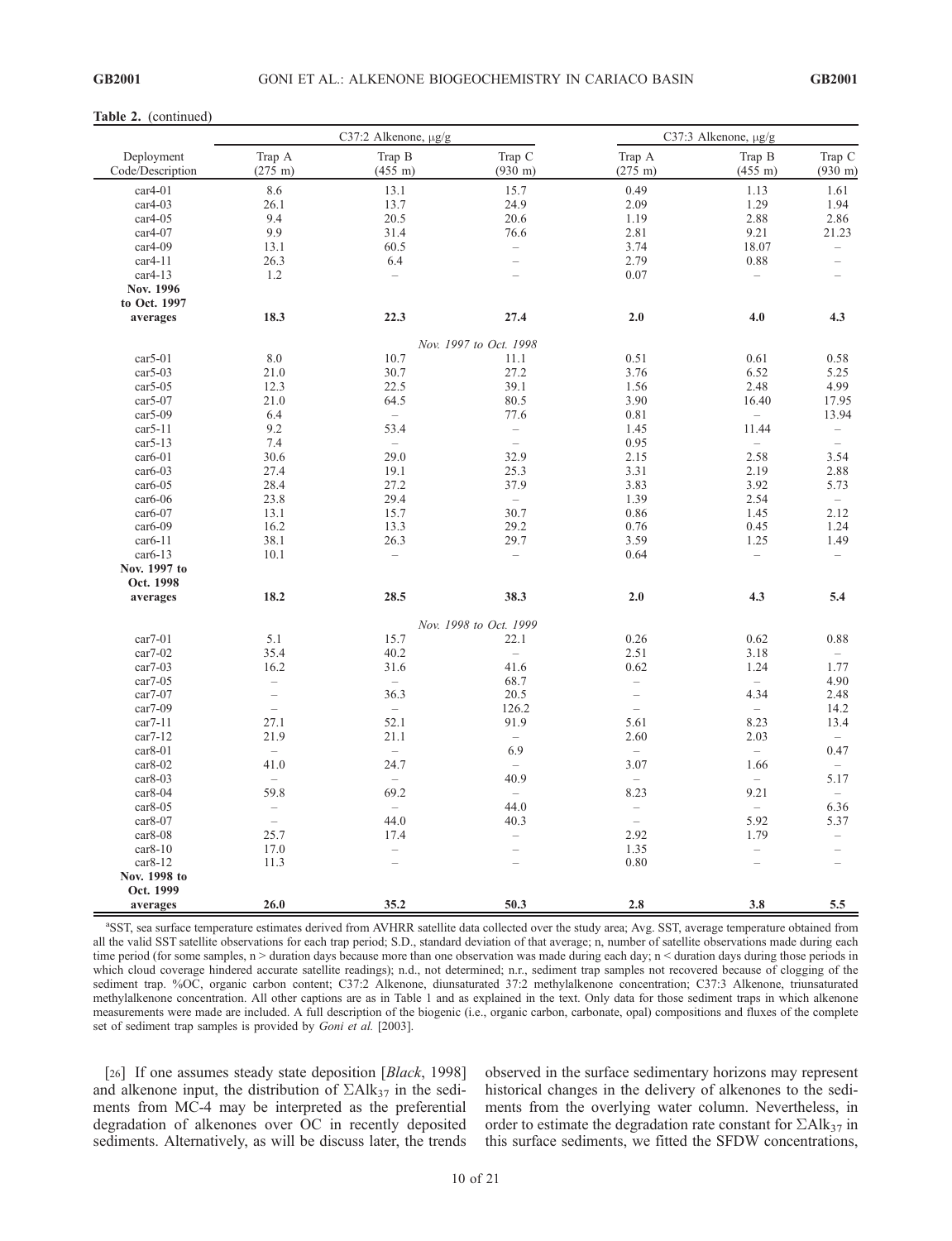

Figure 5. Ratios of total  $C_{37}$  alkenones over organic carbon concentrations ( $\sum Alk_{37}/OC$ ; mg/g) in sinking particles collected in the sediment traps from different depths at the Cariaco Basin. Data are shown for Trap A (275 m), Trap B (455 m), and Trap C (930 m). Also plotted are the average sea surface temperatures (Avg. SST) determined from the AVHRR data for each of the trapping periods. All the data are from Table 2. The shaded boxes indicate upwelling periods  $(T < 24.5^{\circ}C)$ . The error bar adjacent to the left axis represents the average error (2 standard deviations) in the  $\Sigma A \, \text{lk}_3$ 7/OC ratio values as estimated using propagation of error based on the standard deviations of the alkenone and OC analyses.

which account for variations in porosity, to the ages of the sediments using a first-order exponential decay equation [Sun and Wakeham, 1994; Westrich and Berner, 1984],

$$
G_z = G_o e^{(kt)},\tag{4}
$$

where  $G_z$  is the  $\Sigma$ Alk<sub>37</sub> concentration at any time (t in years) after initial deposition,  $G_0$ , is the concentration at  $t = 0$ , and k is the degradation rate constant  $(yr^{-1})$  (Figure 7b).

[27] A simple first-order 1-G model (i.e., assume one pool of alkenones with similar reactivity) successfully captured  $(r^2 = 0.9)$  the distribution of  $\Sigma$ Alk<sub>37</sub> concentrations over the last 80 years of deposition (Figure 7b). The degradation rate constant for  $\Sigma$ Alk<sub>37</sub> in the surface sediments estimated using this approach is  $k = -0.018 \text{ yr}^{-1}$  (or  $-0.000048$  $d^{-1}$ ). Individually, the degradation rates of the C<sub>37:2</sub> and  $C_{37:3}$  alkenones estimated using this approach were  $-0.019$  yr<sup>-1</sup> and  $-0.011$  yr<sup>-1</sup>, respectively. We also used a 2-G model (i.e., two pools of alkenones with different reactivity) to calculate the decay constant for the reactive pool of alkenones in the sediments, assuming that a background of  $\Sigma$ Alk<sub>37</sub> (1.8 µg g<sup>-1</sup> SFDW) was unreactive [Sun and Wakeham, 1994; Westrich and Berner, 1984]. This approach (plot not shown) yielded a poorer fit to the data  $(r^2 = 0.8)$  and a higher k of  $-0.056$  yr<sup>-1</sup> (or  $-0.00015$  d<sup>-1</sup>). Similar calculations for the reactive pools of  $C_{37:2}$  and  $C_{37:3}$  yielded reaction rate constants of  $-0.063$  yr<sup>-1</sup> and  $-0.034$  yr<sup>-1</sup>, respectively. The data from these diagenetic

models, which assume a steady alkenone accumulation history, show that in situ sediment  $\Sigma A \, k_{37}$  degradation rate constants were 3 orders of magnitude lower than the decay rate constant estimated for these compounds during water column transport (Figure 6). Overall, our results suggest that degradation of alkenones in the anoxic sediments of the Cariaco Basin is minor relative to the losses that occur in the water column.

#### 3.4. Alkenone Compositions in Sediments From the Gravity Core

[28] The compositions of sediments from the gravity core, CAR7-2, are presented in Table 4. The AMS  $^{14}$ C ages indicated that the bottom of the core is  $\sim$  5500 year old. The % OC content of the sediments ranged from  $\sim$  5 to  $\sim$  4% DW without a clear trend with depth. The concentrations of the  $C_{37:2}$  and  $C_{37:3}$  alkenones ranged between 6.5 to 1.7  $\mu$ g/g DW and between 0.6 to 0.1  $\mu$ g/g DW, respectively. The plots of SFDW concentrations versus the age of the sediments revealed a systematic decrease in the SFDW %OC content of the sediments that can be fitted to a simple firstorder decay equation (equation (3)) (Figure 8). Although there was some down core variability in %OC data, the reasonable fit to the first-order decay equation ( $r^2 = 0.7$ ) is consistent with a relatively steady accumulation and a longterm decay rate constant of  $-0.00005$  yr<sup>-1</sup>. In contrast, the  $\Sigma$ Alk<sub>37</sub> concentration profile showed several maxima and minima suggestive of historical changes in the supply of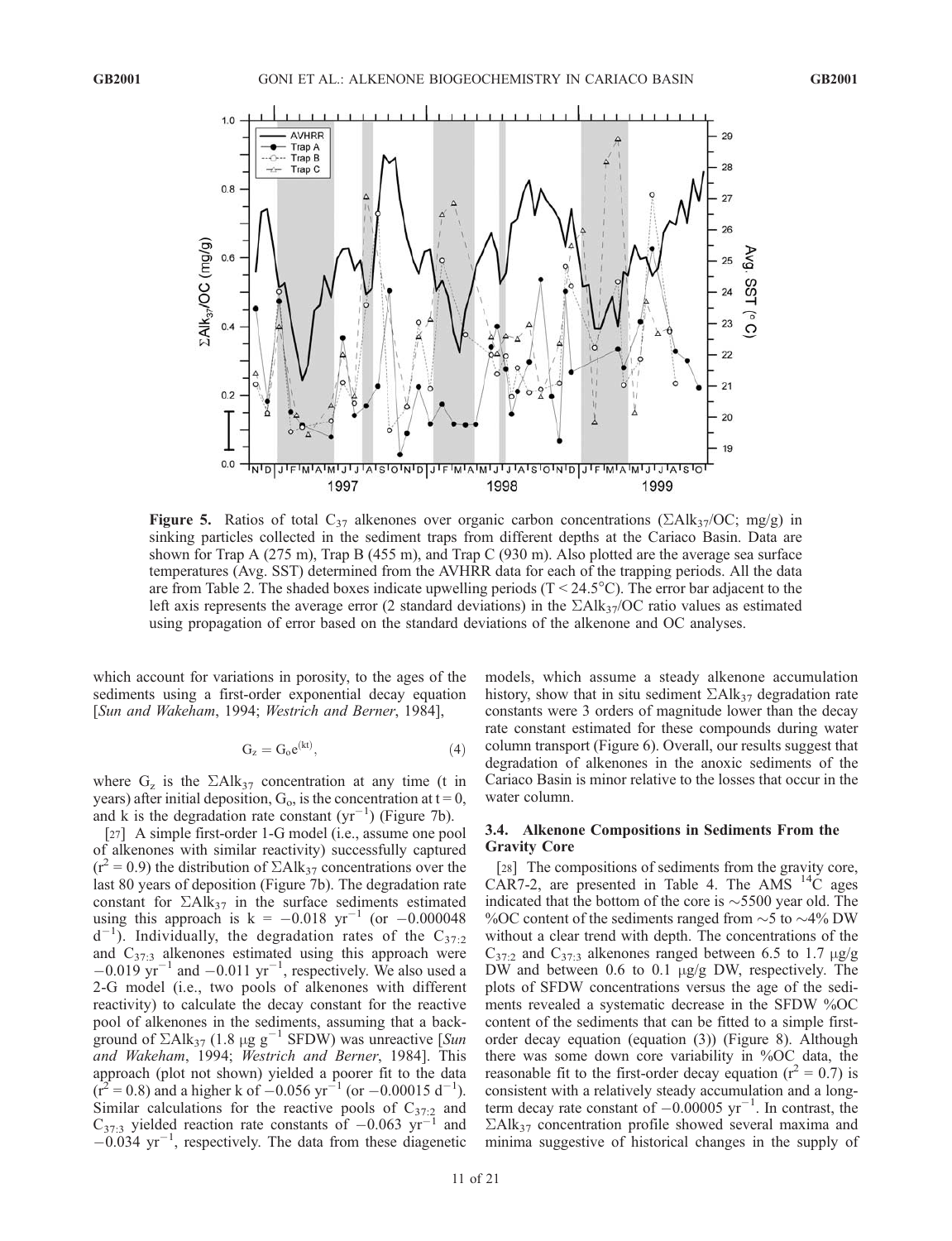

Figure 6. Fluxes of organic carbon (OC) and total alkenones ( $\Sigma A I k_{37}$ ) measured in sediment traps at three different depths for the three separate upwelling-stratification cycles. In each of the graphs, the mean fit to the flux data estimated using the approach of *Christian et al.* [1997] is indicated by a solid line. Dashed lines indicate the variability associated with  $\pm 1$  standard deviation from the mean. The resulting estimates for the flux at 150 m ( $F_{150}$ ) and the decay rate constant (k) are listed in each graph. More details on the calculations are provided in the text.

alkenones to the sediments at this site. The decrease in  $\Sigma$ Alk<sub>37</sub> measured over the last 1000 years of sediment deposition can be fitted to a first-order decay expression (equation (3)), albeit the resulting  $r^2$  is 0.6. This calculation yielded a degradation rate constant for alkenones of  $-0.00165$  yr<sup>-1</sup>. The  $\Sigma$ Alk<sub>37</sub>/OC ratios of the gravity core sediments ranged from 0.16 to 0.04 and showed three distinct peaks at 300, 1800, and 3500-4500 ybp.

#### 4. Discussion

[29] The results of our study reveal a large variability in the seasonal and interannual export of alkenones from the euphotic zone and in their transport and accumulation in the water column and sediments of the Cariaco Basin. Most of the trends in alkenone generation appear to be related to the changes in surface ocean temperature associated with the annual upwelling-stratification cycles in the area. We also observed significant variability in the accumulation and burial of alkenones in Cariaco basin sediments, which

may be recording past changes in upwelling strength and duration as well as other factors affecting SST (e.g., ENSO frequency, global warming). However, some of these trends may be due to post-depositional diagenetic alteration rather than climatic and oceanographic variability. In this respect, we observed large differences in the calculated decay rate constants of alkenones between the water column and sediments. For example, the degradation rate constant obtained from the top horizons of the gravity core sediments  $(k = -0.0017 \text{ yr}^{-1})$ , which represent  $\sim 1000$  years of sedimentation, is an order of magnitude lower than the k  $(-0.018 \text{ yr}^{-1})$  obtained from the surface 8 cm of the multicore sediments, which represent  $\sim$ 100 years of accumulation. In contrast, the decay of alkenones during their transport through the water column are consistent with much more rapid degradation ( $k \approx -7.3 \text{ yr}^{-1}$ ). The observation that the magnitude of the decay constant estimated depends on the timescale of the measurement is consistent with previous studies (see review by *Henrichs* [1997]) and indicates that the lability of alkenones is most likely a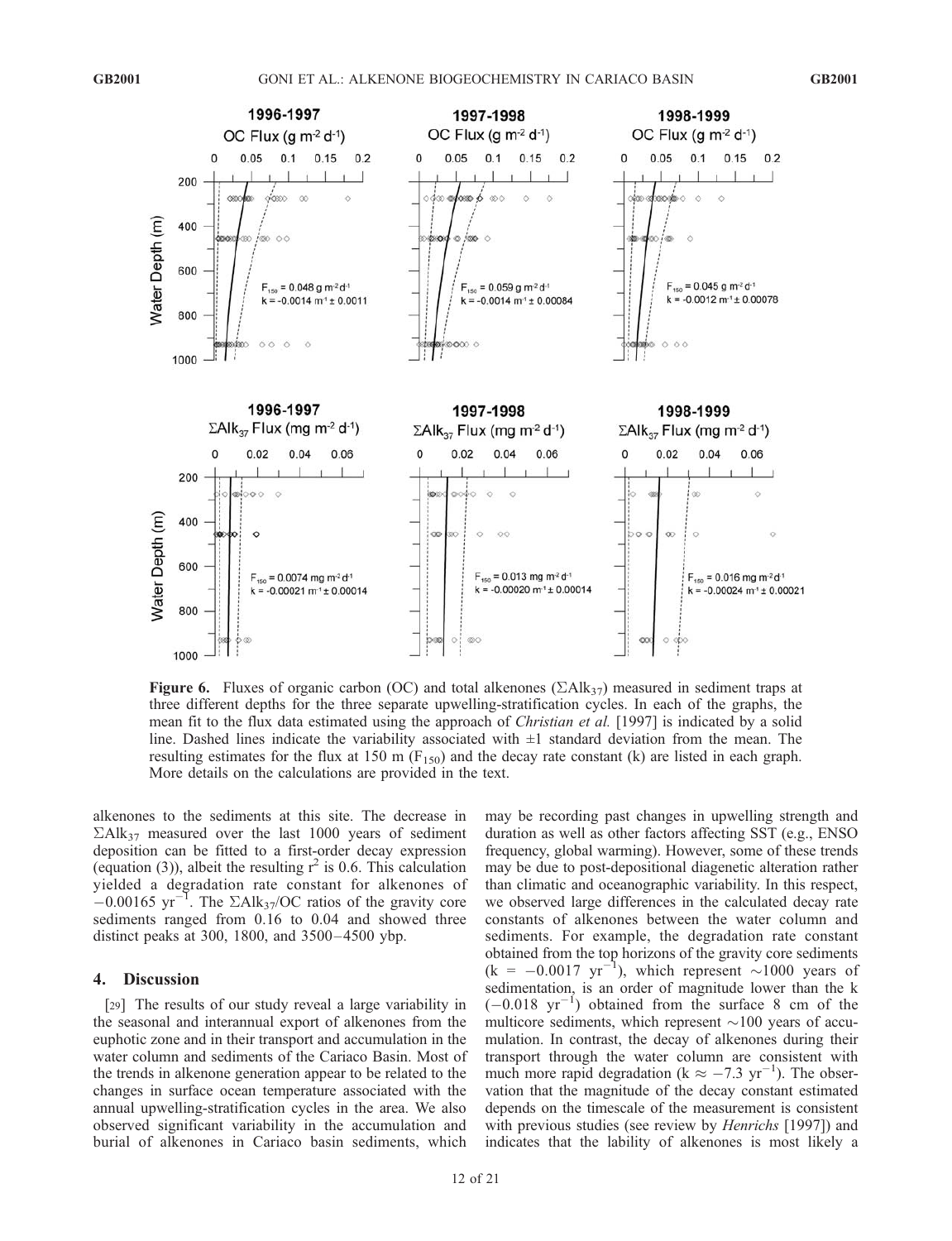Table 3. Compositions of Multicore Sediments MC-4<sup>a</sup>

|     | Depth, cm     | Age, | Porosity,                 | %ОС.    | $C_{37:2}$   | $C_{37:3}$   |
|-----|---------------|------|---------------------------|---------|--------------|--------------|
| Top | <b>Bottom</b> | ybp  | $\text{cm}^3/\text{cm}^3$ | wt.% DW | $\mu$ g/g DW | $\mu$ g/g DW |
| 0.0 | 0.5           | 5    | 0.93                      | 5.19    | 5.15         | 0.479        |
| 0.5 | 1.0           | 10   | 0.93                      | 4.47    | 2.87         | 0.199        |
| 1.0 | 1.5           | 14   | 0.93                      | 4.40    | 3.58         | 0.247        |
| 1.5 | 2.0           | 19   | 0.93                      | 5.17    | 3.37         | 0.253        |
| 2.0 | 2.5           | 23   | 0.92                      | 5.50    | 3.27         | 0.250        |
| 2.5 | 3.0           | 28   | 0.92                      | 5.07    | 3.39         | 0.238        |
| 3.0 | 3.5           | 32   | 0.92                      | 4.82    | 1.93         | 0.145        |
| 3.5 | 4.0           | 38   | 0.92                      | 4.93    | 2.99         | 0.226        |
| 4.0 | 4.5           | 42   | 0.92                      | 5.26    | 3.27         | 0.301        |
| 4.5 | 5.0           | 44   | 0.92                      | 5.02    | 2.58         | 0.234        |
| 5.0 | 5.5           | 46   | 0.91                      | 5.32    | 2.72         | 0.259        |
| 5.5 | 6.0           | 49   | 0.91                      | 5.50    | 2.12         | 0.201        |
| 6.0 | 6.5           | 52   | 0.91                      | 5.32    | 2.20         | 0.214        |
| 6.5 | 7.0           | 57   | 0.91                      | 5.53    | 1.66         | 0.174        |
| 7.0 | 7.5           | 61   | 0.91                      | 5.24    | 1.64         | 0.211        |
| 7.5 | 8.0           | 66   | 0.91                      | 5.06    | 1.46         | 0.181        |
| 8.0 | 8.5           | 72   | 0.90                      | 5.33    | 1.44         | 0.174        |
| 8.5 | 9.0           | 74   | 0.90                      | 5.33    | 1.93         | 0.248        |
| 9.0 | 10            | 77   | 0.90                      | 5.72    | 2.48         | 0.286        |
| 9.5 | 10            | 80   | 0.90                      | 5.28    | 2.43         | 0.312        |
| 10  | 11            | 84   | 0.90                      | 5.64    | 1.82         | 0.243        |
| 11  | 12            | 96   | 0.89                      | 5.49    | 2.06         | 0.252        |
| 12  | 13            | 107  | 0.89                      | 5.32    | 1.48         | 0.159        |
| 13  | 14            | 116  | 0.89                      | 5.30    | 1.79         | 0.199        |
| 14  | 15            | 125  | 0.89                      | 5.08    | 2.28         | 0.182        |
| 15  | 16            | 135  | 0.89                      | 4.76    | 2.38         | 0.329        |
| 16  | 17            | 144  | 0.88                      | 4.85    | 2.16         | 0.256        |
| 17  | 18            | 154  | 0.88                      | 5.65    | 2.36         | 0.278        |
| 18  | 19            | 164  | 0.88                      | 5.27    | 2.71         | 0.312        |
| 19  | 20            | 175  | 0.88                      | 5.61    | 2.16         | 0.244        |
| 20  | 21            | 185  | 0.88                      | 5.75    | 2.55         | 0.290        |
| 21  | 22            | 196  | 0.88                      | 5.51    | 3.40         | 0.413        |
| 22  | 23            | 207  | 0.87                      | 4.95    | n.m.         | n.m.         |
| 23  | 24            | 219  | 0.87                      | 5.21    | 2.07         | 0.253        |
| 24  | 25            | 230  | 0.87                      | 5.63    | 2.41         | 0.311        |
| 25  | 26            | 242  | 0.87                      | 6.10    | 2.13         | 0.255        |
| 26  | 27            | 255  | 0.87                      | 4.70    | 1.76         | 0.215        |
| 27  | 28            | 267  | 0.87                      | 5.53    | 1.77         | 0.221        |
| 28  | 29            | 280  | 0.87                      | 5.80    | 1.57         | 0.207        |
| 29  | 30            | 293  | 0.87                      | 5.38    | 1.33         | 0.145        |
| 30  | 31            | 307  | 0.87                      | 5.22    | 1.05         | 0.105        |

<sup>a</sup>Ages based on sedimentation rates determined by *Black* [1998] for this area of the Cariaco Basin; ybp, years before present. Porosity calculated from water content measurements, bottom water salinity (36.32 ppt), and particle density (2.1 g cm<sup>-3</sup>); %OC, weight percent organic carbon;  $C_{37:2}$ , diunsaturated  $C_{37}$  methyl ketone concentration;  $C_{37:3}$ , triunsaturated  $C_{37}$ methyl ketone concentration.

continuum that depends on their diagenetic history. The trends in the sediments may also reflect nonsteady state deposition of alkenones indicative of historical variability in the productivity of haptophyte algae related to past oceanographic changes. In the next sections, we explore how the timing of alkenone generation and extent of alkenone degradation control the composition and alteration of the  $U_{37}^{K'}$  parameter and its utility as a recorder of SST in the Cariaco Basin.

# 4.1. Generation and Export of the  $U_{37}^{K'}$  Index

[30] The alkenone-based  $U_{37}^{K'}$  ratios of sinking particles in the Cariaco Basin exhibit significant seasonal changes, ranging from 0.78 to 0.96 (Figure 9). Overall, the variability of the  $U_{37}^{K'}$  signatures from samples collected at different depths during the same period is less than  $\pm 0.01$ , which is within the analytical error. In certain cases, the difference in the  $U_{37}^{K'}$  signal is as high as 0.05 units (i.e., May 1997). For the most part, the seasonal trends in  $\mathbf{U}_{37}^{\mathbf{K}'}$  are coherent with the observed changes in SST (Figure 9). During upwelling periods when SST fall below  $25^{\circ}$ C, the U<sub>37</sub> values range between 0.8 and 0.9. In contrast, during periods of high thermal stratification when SST values reach above  $26^{\circ}$ C,  $U_{37}^{K'}$  values peak above 0.95 (Figure 9). Thus our results indicate that for the most part, the alkenone signature of sinking particles in the Cariaco Basin appears to be generated by phytoplankton inhabiting the surface layer of the water column. Such observation is consistent with the measured productivity and pigment profiles (Figure 3), which clearly show that during the majority of the year the maxima in primary production and chlorophyll are located in the upper 25 m of the water column [Goni et al., 2003]. The major exceptions were during August and September of 1997, December of 1997, and February of 1998, when the  $U_{37}^{K'}$  values corresponded to temperatures significantly lower than the SST. These periods coincided with the passage of anticyclonic and cyclonic eddies over the Cariaco Basin [Astor et al., 2003], which clearly affected the alkenone temperature signal recorded in these traps.

[31] In order to test the effectiveness of the alkenonebased temperature index, we plotted the  $U_{37}^{K'}$  values measured in trap samples versus the average SST estimated for each sample (Figure 10). As can be seen, most of the samples plot along the calibration line of *Prahl et al.* [1988]  $(\dot{\mathbf{U}}_{37}^{\mathbf{K}'} = 0.034T + 0.039)$ , which was determined for E. huxleyi in laboratory cultures. There is considerable spread of the data, with the largest deviations observed for those samples collected during periods of eddy passage. One possible explanation for these contrasts is that lateral eddies introduce other species of alkenone-producing phytoplankton, such as G. oceanica, with different unsaturation response to temperature (e.g.,  $U_{37}^{K'} = 0.049T - 0.520$ [Volkman et al., 1995]. However, this explanation would necessitate that the majority of the haptophyte algae brought in by eddies be of different species composition than the populations normally present in Cariaco. We do not have coccolith species data for these trap samples, but such contrasts in species composition seems unlikely given the observations that E. huxleyi dominates the coccolithophore assemblage throughout the Caribbean Sea with minor contributions from G. Oceanica [Winter et al., 2002]. A more likely explanation is that during lateral water intrusions, phytoplankton growing deeper in the water column of the Caribbean Sea are imported into the basin. Indeed, the chlorophyll maximum in the Caribbean Sea is typically located 50 to 100 m below the surface [Corredor and Morell, 2001]. Furthermore, coccolithophore species such as E. huxleyi are abundant in the subsurface. Hence, under this scenario, the alkenones reaching the traps during eddy passage are probably recording deeper temperatures outside the basin, rather than the SST they normally reflect during the rest of the time.

[32] The other major observation that can be made from Figure 10 is that the samples obtained during upwelling periods appear to display higher variability versus SST than those collected during non-upwelling periods. Most obvious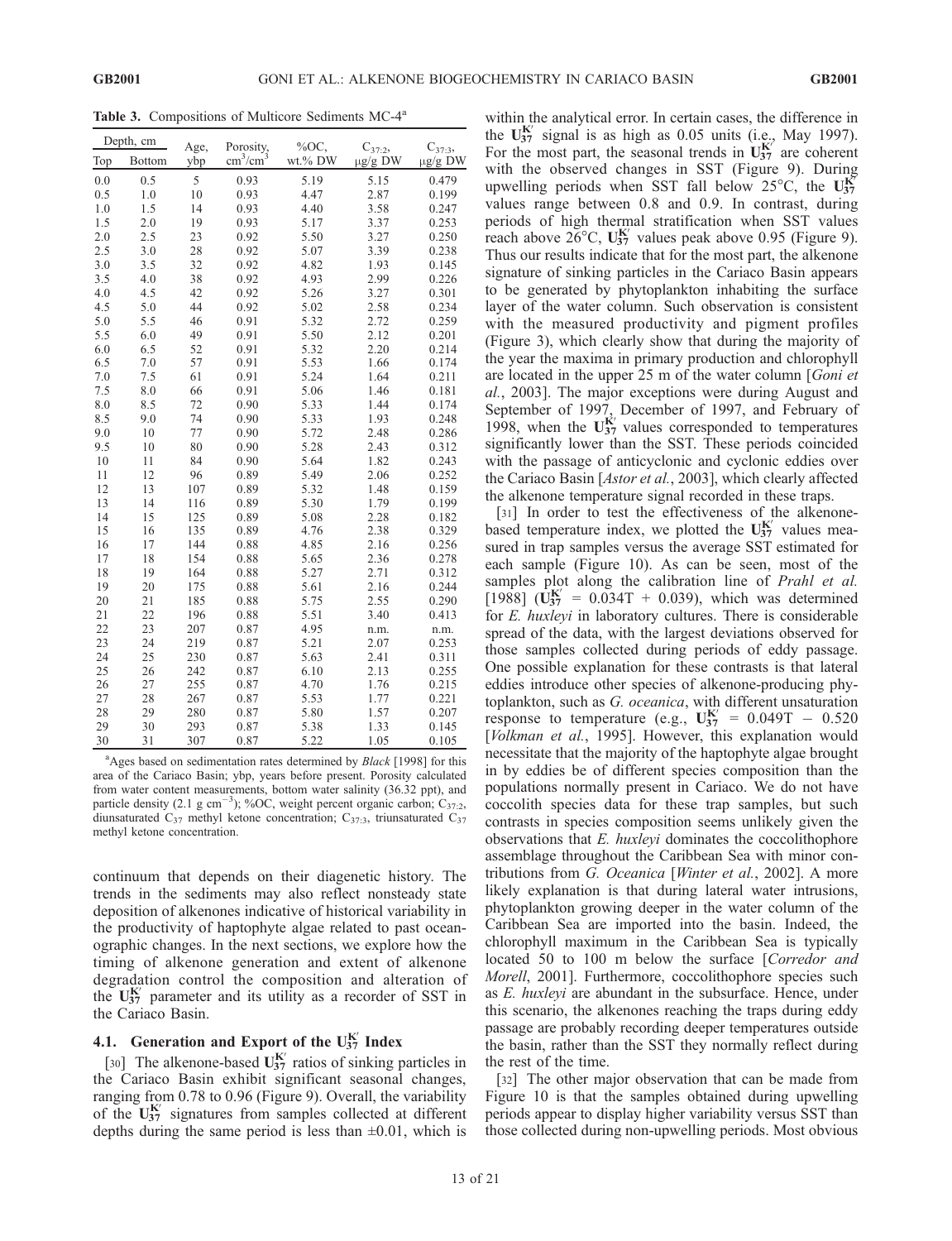

Figure 7. Compositions of sediments from MC-4 versus sediment age: (a) weight percent organic carbon content as salt-free dry weight (%OC SFDW); (b) total  $C_{37}$  alkenone concentrations concentrations in units corrected for salt content ( $\Sigma$ Alk<sub>37</sub> µg/g SFDW); (c)  $\Sigma$ Alk<sub>37</sub>/OC ratios (mg/g). All data are from Table 3. The correction for salt content was applied to the DW OC and  $\Sigma A I k_{37}$ databased on porosity and using a value for bottom water salinity of 36.32 ppt and a sediment density of 2.1 g cm<sup>-3</sup>. Included in Figure 7b is a fit to the  $\Sigma A \text{lk}_{37}$  concentrations from the top of the core using a simple 1-G exponential decay equation. The resulting equation is included in the figure. The data points highlighted in the open symbols were not included in this calculation. More details on the calculations are provided in the text.

are the larger than expected  $U_{37}^{K'}$  values obtained when SST falls below  $\sim$ 25 $\degree$ C. This trend may be attributed to the time lag between the temperature of the surrounding water column and the export of the alkenone signature out of the euphotic zone. During upwelling periods when SST changes very quickly, this lag becomes most evident because alkenone-producers cannot acclimate quickly enough to the rapid temperature changes. Thus the temperature signal recorded in the sinking flux collected over a 2-week period partially reflects temperature conditions prior to those present during sample collection. Time lags have been invoked in other sediment trap studies to account for the time difference between production and collection [Prahl et al., 2000a; Steinberg et al., 2001]. In this case, the traps are located at relatively shallow depths and we do not observe a systematic trend among the three traps. Hence we attribute most of the lag to the acclimatization period of alkenone producers to temperature changes and their export (presumably by grazing) out of the euphotic zone, rather than to lags associated with the sinking time of particles.

[33] In order to account for the likely allocthonous provenance of alkenones during periods of eddy passage, we plotted the alkenone index versus subsurface temperatures  $(\sim 50$  m below the surface) for those samples collected during August, September, October, and December 1997 and February 1998 (Figure 11). Such correction reflects our interpretation that in periods during and following lateral intrusions, materials are imported into the basin with signatures that reflect conditions in the Caribbean Sea,

which likely include deeper alkenone production in the water column. The other major correction we made was to apply a 7-day time lag to the samples collected during upwelling periods. Accordingly, we plotted the  $U_{37}^{K'}$  signatures of upwelling samples versus the average SST estimated for the 2-week period that started 7 days prior to when the cups opened. The result of these corrections is a significant tightening of the relationship between  $U_{37}^{K'}$  and SST (Figure 11), which closely overlaps with the expression of Prahl et al. [1988]. Hence we conclude that the generation of alkenones by haptophyte algae during different seasons in the Cariaco Basin is consistent with the trends observed in laboratory cultures of E. huxleyi and that the  $U_{37}^{K'}$  ratios in sinking particles are an acceptable proxy of the seasonal trends in SST. The fact that the relationship between  $U_{37}^{K'}$  and SST holds in the deeper traps, which receive diminished alkenone fluxes due to water column decay (Figure 6), is consistent with the robustness of this proxy through the early stages of diagenesis.

[34] In order to quantify the effectiveness of alkenones to reconstruct the SST history in the Cariaco Basin, it is necessary to confirm that the annual  $U_{37}^{K'}$  signal exported to the sediments reflects the mean annual temperature of the surface ocean. With that objective in mind, we calculated the cumulative fluxes of the  $C_{37:2}$  and  $C_{37:3}$  compounds in each of the three traps for the three annual periods (Table 5). Using these cumulative fluxes, we estimated the flux-weighed annual  $U_{37}^{K'}$  ratios for each trap and then used the calibration equation of Prahl et al. [1988] to estimate the SST signature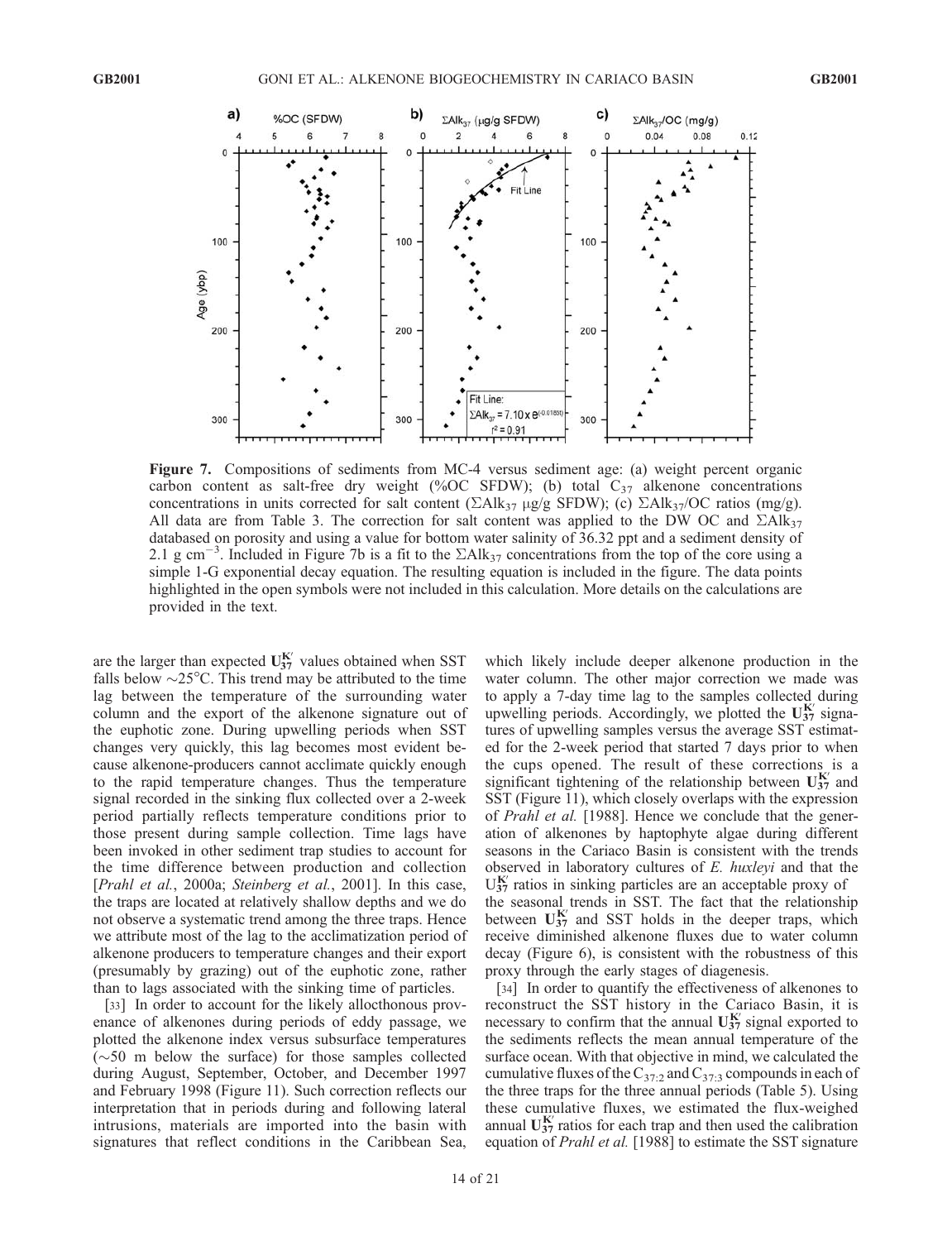Table 4. Gravity Core (CAR 7-2) Sediment Data<sup>a</sup>

|       | Depth, cm     | $^{14}C$ Age, | Porosity,                 | $%OC$ ,    | $C_{37:2}$   | $C_{37:3}$   |
|-------|---------------|---------------|---------------------------|------------|--------------|--------------|
| Top   | <b>Bottom</b> | ybp           | $\text{cm}^3/\text{cm}^3$ | $wt$ .% DW | $\mu$ g/g DW | $\mu$ g/g DW |
| 1.0   | 1.5           | 300           | 0.89                      | 4.98       | 6.51         | 0.631        |
| 5.0   | 5.5           | 457           | 0.88                      | 4.97       | 3.77         | 0.285        |
| 10.0  | 10.5          | 678           | 0.87                      | 5.14       | 3.38         | 0.189        |
| 15.0  | 15.5          | 761           | 0.86                      | 5.32       | 4.00         | 0.338        |
| 19.0  | 19.5          | 776           | 0.86                      | 4.95       | 3.93         | 0.242        |
| 25.0  | 25.5          | 835           | 0.85                      | 4.92       | 1.67         | 0.095        |
| 30.0  | 30.5          | 892           | 0.84                      | 4.78       | 2.33         | 0.175        |
| 36.0  | 36.5          | 981           | 0.83                      | 5.30       | 2.66         | 0.184        |
| 40.0  | 40.5          | 1046          | 0.83                      | 5.37       | 3.24         | 0.222        |
| 45.0  | 45.5          | 1130          | 0.82                      | 5.12       | 2.42         | 0.137        |
| 50.0  | 50.5          | 1217          | 0.82                      | 5.32       | 4.03         | 0.246        |
| 59.0  | 59.5          | 1378          | 0.81                      | 4.85       | 3.42         | 0.290        |
| 70.0  | 70.5          | 1598          | 0.80                      | 5.18       | 6.15         | 0.535        |
| 78.0  | 78.5          | 1768          | 0.79                      | 4.82       | 7.43         | 0.546        |
| 89.5  | 90.0          | 2000          | 0.79                      | 5.25       | 5.61         | 0.443        |
| 100.0 | 100.5         | 2205          | 0.79                      | 4.97       | 3.77         | 0.324        |
| 110.0 | 110.5         | 2408          | 0.79                      | 4.63       | 3.57         | 0.302        |
| 120.0 | 120.5         | 2610          | 0.79                      | 5.03       | 2.74         | 0.241        |
| 130.0 | 130.5         | 2811          | 0.79                      | 4.78       | 3.05         | 0.304        |
| 140.0 | 140.5         | 3049          | 0.79                      | 4.53       | 2.19         | 0.155        |
| 150.0 | 150.5         | 3286          | 0.79                      | 4.35       | 3.37         | 0.283        |
| 160.0 | 160.5         | 3521          | 0.79                      | 4.10       | 4.82         | 0.432        |
| 170.0 | 170.5         | 3817          | 0.79                      | 4.31       | 4.95         | 0.395        |
| 180.0 | 180.5         | 4112          | 0.79                      | 4.07       | 4.26         | 0.269        |
| 190.0 | 190.5         | 4405          | 0.79                      | 4.55       | 5.33         | 0.372        |
| 200.0 | 200.5         | 4771          | 0.79                      | 4.59       | 3.90         | 0.291        |
| 210.0 | 210.5         | 5134          | 0.79                      | 4.33       | 3.59         | 0.248        |
| 220.0 | 220.5         | 5494          | 0.79                      | 4.31       | 3.20         | 0.277        |

 $a^{14}$ C Age and are based on the data and age model of *Black et al.* [2001]; porosity was calculated based on the dry bulk density data [Black et al., 2001] assuming a pore water salinity of 36.32 ppt and a particle density of 2.1 g cm<sup>-3</sup>; %OC, weight percent organic carbon; C<sub>37:2</sub>, diunsaturated  $C_{37}$  methyl ketone concentration;  $C_{37:3}$ , triunsaturated  $C_{37}$  methyl ketone concentration.

expected from the alkenone fluxes recovered in each trap over each annual period. A comparison of the  $U_{37}^{K'}$ -based SST estimates from trap A with the average satellite-derived SST measurements for the same periods shows that the two temperatures are within  $0.5^{\circ}$ C of each other (Table 5). The differences in SST estimates are greater for traps B and C, especially during 1997–1998. The effect of the cyclonic and anticyclonic eddies on the alkenone flux and  $U_{37}^{K'}$  appears to be the major reason for this discrepancy. For example, by excluding the periods in December 1997 and February 1998 from the above calculations, the  $\Delta$ SST differences are reduced to less than  $0.6^{\circ}$ C for all three traps for the 1997– 1998 period. Overall, our results indicate that the alkenones exported from the euphotic zone provide an accurate quantitative estimate of SST  $(\pm 0.5^{\circ}C)$  and that this signal is eroded somewhat during transport through the water column, so that the deeper traps display slightly greater variability  $(\pm 0.8^{\circ}C)$ . This conclusion is consistent with the earlier findings of Herbert and Schuffert [2000] in which they concluded that the  $U_{37}^{K'}$  signal preserved in Cariaco Basin surface sediments is an accurate indicator of mean annual SST.

#### 4.2. Preservation of the  $U_{37}^{K'}$  Index in Sediments and SST Reconstructions

[35] In order to successfully apply alkenone-paleothermometry to reconstruct the temperature history of the Cariaco Basin, we need to assume that the signal preserved in sediments has not changed after its initial deposition. Furthermore, we also need to assume that the timing and depth of alkenone production and export have not changed much in the time interval covered by the sediments. For example, if in the past alkenone-producers showed a more seasonal biased distribution or lived at greater depths in the water column than they do at present, the interpretation of the SST records may be incorrect. Testing these assumptions is difficult under the best circumstances. Nevertheless, in this section we contrast the records of  $\Sigma Alk_{37}$  accumulation to the trends in  $U_{37}^{K'}$  compositions to investigate coherent trends that are consistent with the patterns of alkenone generation in modern day Cariaco Basin. Goni et al. [2003] showed that between 1996 and 1999 the annual flux of alkenones out of the euphotic zone correlated positively with annual mean SST, whereas annual opal flux showed the opposite trend, with the highest annual fluxes occurring during the years with lowest mean SST. These observations are consistent with the dominance of diatoms in the particle export during periods of strong upwelling and the enhanced importance of haptophyte algae during periods of low upwelling. Therefore our expectation is that during past intervals of diminished upwelling, we should observe enhanced  $\Sigma$ Alk<sub>37</sub> fluxes and elevated  $\mathbf{U}_{37}^{\mathbf{K}'}$  consistent with higher mean annual SSTs.

[36] The  $\Sigma$ Alk<sub>37</sub> accumulation flux data and  $U_{37}^{K'}$  compositions obtained from the combined records in MC-4 and CAR-7 are generally consistent with our expectations and indicate that alkenones provide a reliable record of mean SST conditions in the Cariaco Basin over the past 6000 years (Figure 12). There are several interesting features of these data that are worth discussing in more detail. For example, the  $U_{37}^{K'}$  compositions in sediments deposited over the past 50 years indicate the mean SST for this period was significantly higher  $(26.3^{\circ}C)$  than the mean SST  $(\sim 25.1^{\circ}$ C) during 1993–2001 (Figure 12b). Furthermore, the  $\Sigma$ Alk<sub>37</sub> burial fluxes during this period are relatively high (Figure 12a), lending support to the scenario that diminished upwelling during this period may have favored haptophyte productivity in the surface waters of the basin. Most notably, our data and interpretation are consistent with a recent coralline trace element study of Reuer et al. [2003], which demonstrated a significant reduction in upwelling in the Cariaco Basin since the beginning of the middle of the twentieth century. One of the consequences of this interpretation is that the changes in alkenone concentrations in the top portion of MC-4 (Figure 7b) are likely to be partially attributed to variations in the delivery of these compounds. Hence the degradation rate constant estimated from the concentration profile is likely to be an overestimation since alkenone fluxes probably increased over the last 100 years.

[37] The lowest temperatures ( $\sim$ 25°C) estimated from the combined sedimentary record occur between 100 and 400 ybp (Figure 12b). This time interval, which is often referred as the little ice age (LIA), is also characterized by relatively low  $\Sigma$ Alk<sub>37</sub> burial fluxes (Figure 12a). Thus we conclude that during this period upwelling was enhanced leading to a decrease in the production and export of alkenone-producing haptophyte algae and overall lower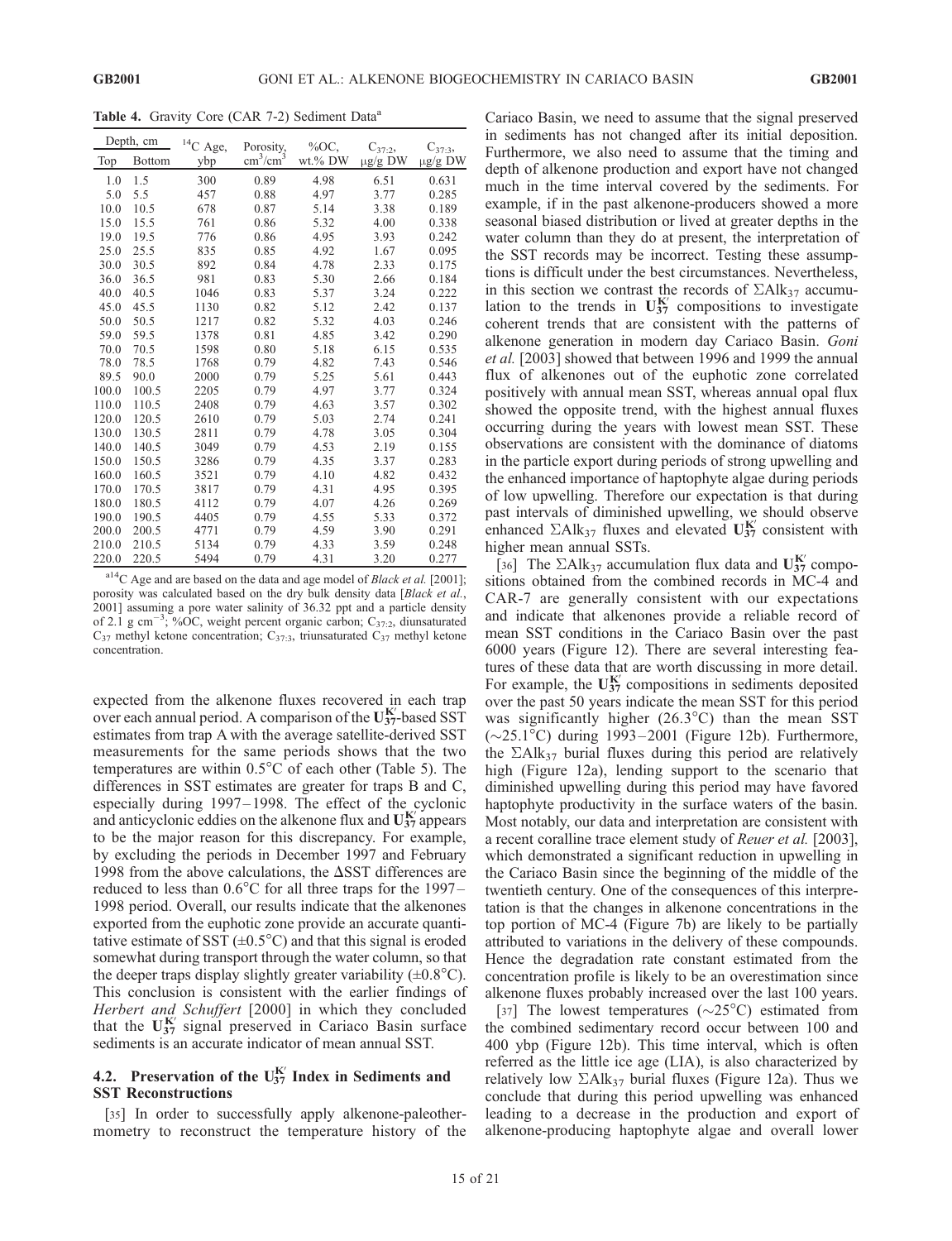

Figure 8. Compositions of sediments from CAR7-2 versus sediment age: (a) weight percent organic carbon content as salt-free dry weight (%OC SFDW); (b) total  $C_{37}$  alkenone concentrations in units corrected for salt content ( $\Sigma$ Alk<sub>37</sub> µg/g SFDW); (c)  $\Sigma$ Alk<sub>37</sub>/OC ratios (mg/g). All data are from Table 4. The correction for salt content was applied to the DW OC and  $\Sigma A I k_{37}$  databased on porosity and using a value for bottom water salinity of  $36.32$  ppt and a sediment density of 2.1 g cm<sup>-3</sup>. Figure 8a includes an exponential fit to the %OC a simple 1-G exponential decay equation. A similar fit is included in Figure 8b for the  $\Sigma$ Alk<sub>37</sub> concentrations from the top of the core. The resulting equations are included in the figure. More details on the calculations are provided in the text.



Figure 9. Alkenone-based  $U_{37}^{K'}$  ratios in sinking particles collected in the sediment traps from different depths at the Cariaco Basin. Data are shown for all three traps. Also plotted are the individual sea surface temperatures SST measurements determined from the AVHRR (AVHRR SST) and average SST (Avg. SST) data for each of the trapping periods. All the data are from Table 2. The shaded boxes indicate upwelling periods  $(T < 24.5^{\circ}C)$ .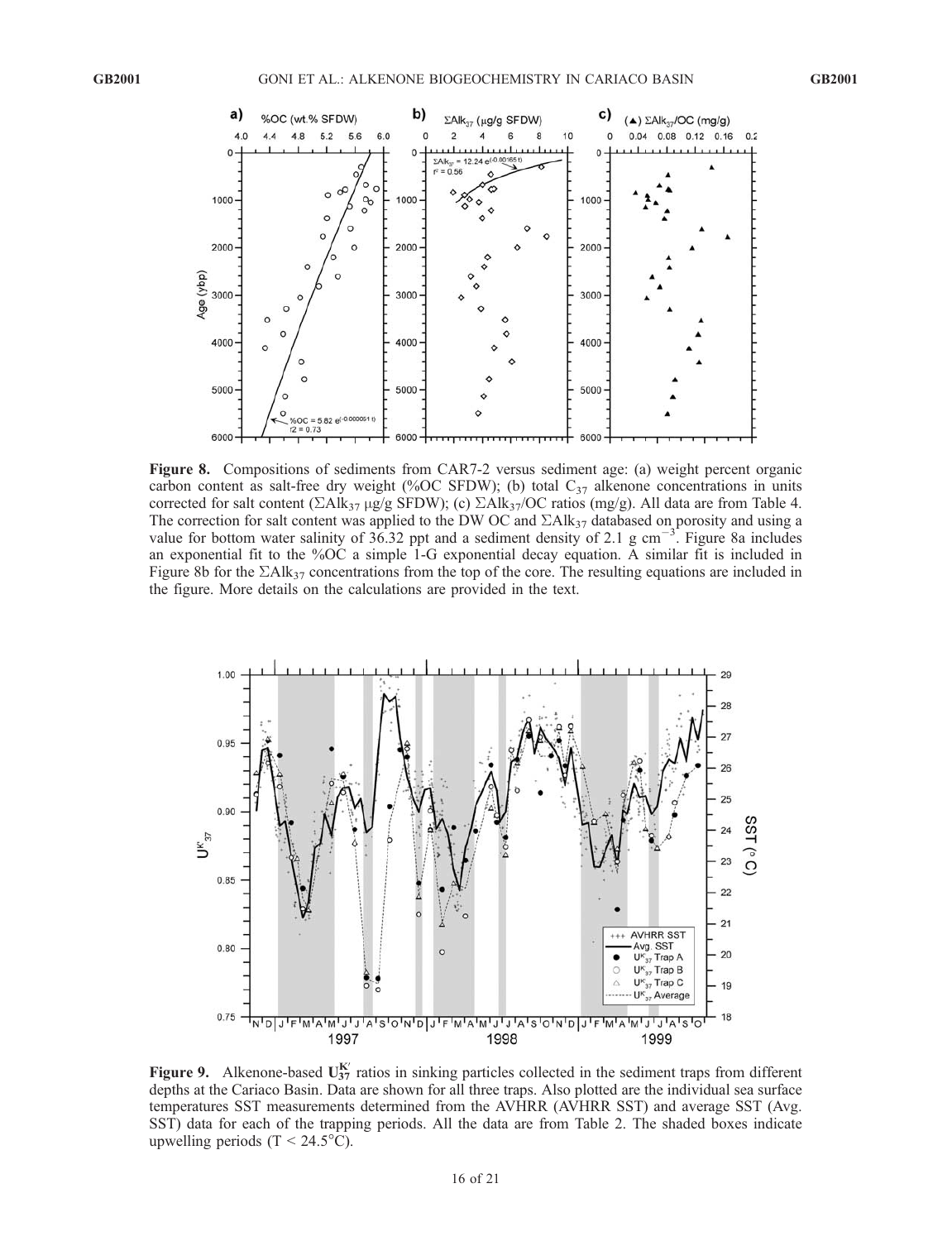



Figure 10. Plots of the alkenone-based  $U_{37}^{K'}$  ratios of sinking particles collected by sediment traps versus the average SST for each collection period. Data are presented for traps (a) A, (b) B, and (c) C. In each plot, the calibration equation determined by Prahl et al. [1988] from culture studies is included for reference. Samples collected during different periods (non-upwelling, upwelling, and lateral intrusions) are plotted with different symbols.

surface ocean temperatures. The rest of the sedimentary record yielded SST estimates that exceed those measured during the LIA. The highest temperature estimates  $(>=26.5^{\circ}C)$  occur between  $\sim 600$  and 1200 ybp, which

Figure 11. Plots of the alkenone-based  $U_{37}^{K'}$  ratios of sinking particles versus average SST after corrections for the effects of lateral intrusions due to eddies and time lags associated with phytoplankton acclimatization and alkenone export. Details of the corrections are discussed in the text. Data are presented for traps (a) A, (b) B, and (c) C In each plot, the calibration equation determined by Prahl et al. [1988] from culture studies is included for reference. Samples collected during different periods (non-upwelling, upwelling, and lateral intrusions) are plotted with different symbols.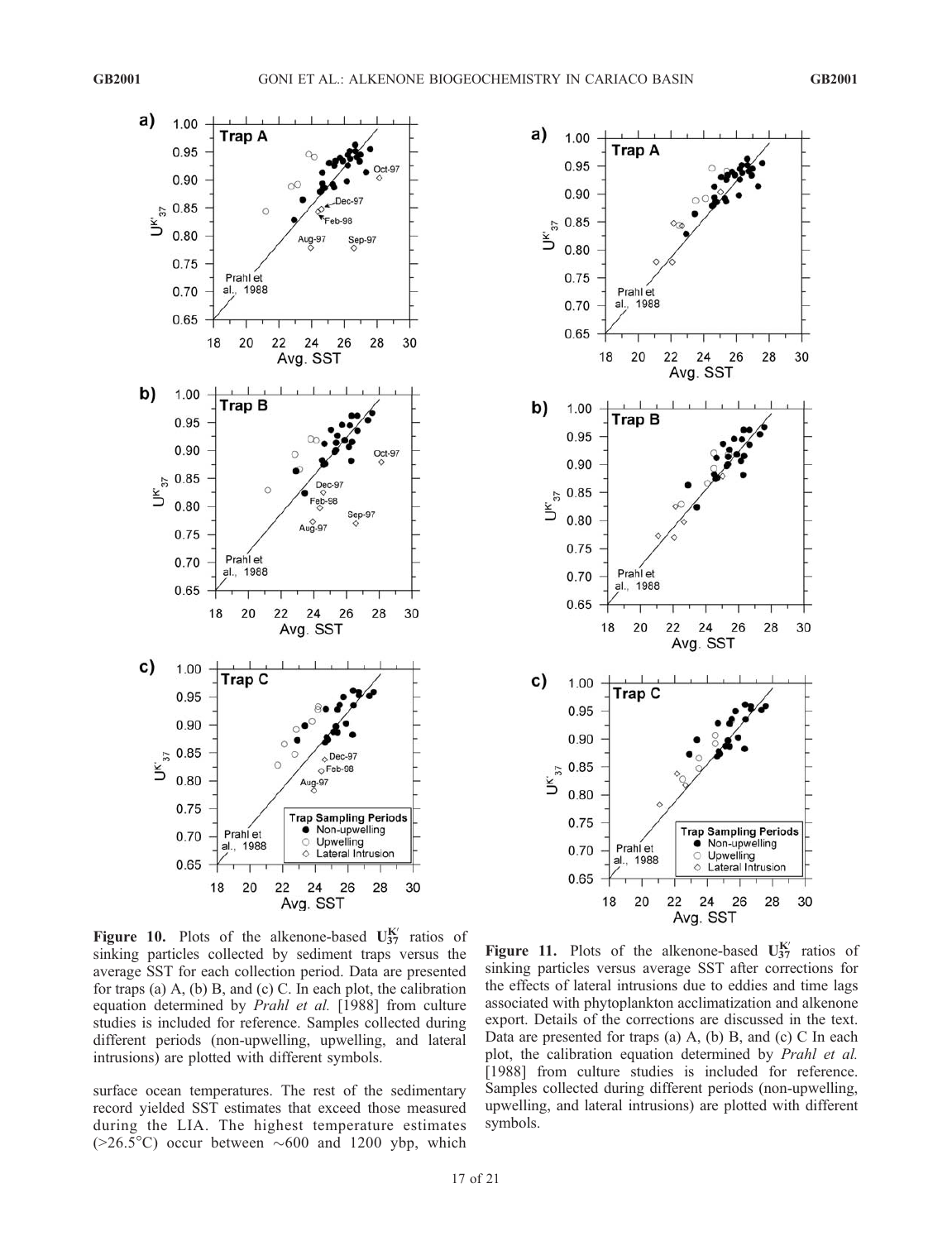| Trap   | $#$ Trap Days | $C_{37:2}$ Flux, $\mu$ g m <sup>-2</sup> d <sup>-1</sup> | $C_{37:3}$ Flux, $\mu$ g m <sup>-2</sup> d <sup>-1</sup> | $U_{37}^{K'}$ | $U_{37}^{K'}$ -SST, °C | SST, °C | $\Delta$ SST, °C |
|--------|---------------|----------------------------------------------------------|----------------------------------------------------------|---------------|------------------------|---------|------------------|
|        |               |                                                          | 1996-1997                                                |               |                        |         |                  |
| Trap A | 147           | 12.3                                                     | 1.51                                                     | 0.89          | 25.1                   | 24.8    | 0.3              |
| Trap B | 147           | 6.3                                                      | 1.10                                                     | 0.85          | 23.9                   | 24.8    | $-0.8$           |
| Trap C | 147           | 5.8                                                      | 0.86                                                     | 0.87          | 24.5                   | 24.0    | 0.5              |
|        |               |                                                          | 1997-1998                                                |               |                        |         |                  |
| Trap A | 159           | 15.1                                                     | 1.62                                                     | 0.90          | 25.4                   | 25.7    | $-0.2$           |
| Trap B | 147           | 15.1                                                     | 2.48                                                     | 0.86          | 24.1                   | 25.6    | $-1.4$           |
| Trap C | 133           | 11.9                                                     | 1.75                                                     | 0.87          | 24.5                   | 25.4    | $-0.9$           |
|        |               |                                                          | 1998-1999                                                |               |                        |         |                  |
| Trap A | 154           | 17.8                                                     | 1.81                                                     | 0.91          | 25.6                   | 25.5    | 0.1              |
| Trap B | 154           | 16.8                                                     | 1.85                                                     | 0.90          | 25.3                   | 25.1    | 0.2              |
| Trap C | 140           | 14.2                                                     | 1.44                                                     | 0.91          | 25.6                   | 24.8    | 0.8              |

Table 5. Cumulative Alkenone Water Column Fluxes and Compositions<sup>a</sup>

 ${}^aC_{37:2}$  and  $C_{37:3}$  fluxes represent the daily average fluxes calculated by dividing the cumulative fluxes collected in each trap by the number of trapping days. In some cases the number of trap days differs between traps of the same year because a different number of samples was analyzed (see Table 2). The cumulative  $U_{37}^{K'}$  index for each year and each trap was calculated using the daily cumulative fluxes in the table. U<sub>37</sub>-SST, alkenone-based sea surface temperature calculated using the expression of Prahl et al. [1988] (U<sub>37</sub> = 0.034T + 0.039); SST, represents the satellite-derived average sea surface temperature calculated for the period each of the traps was open;  $\Delta$ SST, difference between alkenone-based and satellite-based SST estimates.

coincides with the Medieval Warm Period (MWP). These temperatures are also comparable to those estimated for the last 50 years at this site and probably indicate reduced upwelling. Similarly high  $U_{37}^{K'}$  temperatures were estimated for the last interglacial (isotope stage 5e) in Cariaco Basin ODP site 1002 [Herbert and Schuffert, 2000]. Furthermore, the elevated  $\Sigma$ Alk<sub>37</sub> burial fluxes measured from 800 to  $\sim$ 2500 ybp (Figure 12a) are consistent with this interpreta-



tion. Prior to  $\sim$ 1400 ybp, the alkenone record is fairly stable, with temperatures varying within  $\sim 0.5^{\circ}$ C of 26 $^{\circ}$ C and  $\Sigma$ Alk<sub>37</sub> burial fluxes averaging 2 mg m<sup>-2</sup> d<sup>-1</sup>. These compositions suggest that this period was characterized by stronger upwelling conditions relative to those during the last 50 years and the MWP but by SSTs that were higher than during the LIA. This overall pattern of temperature change during the middle to late Holocene in Cariaco Basin is similar to that previously reported by Herbert and Schuffert [2000] for ODP Site 1002 (10.71°N; 65.17°W). Their low-resolution  $U_{37}^{K'}$ -SST record shows uniform temperature of  $25.5^{\circ}$  to  $26.0^{\circ}$ C from 6000 to 2000 ybp, followed by a  $1^{\circ}$ C cooling during the last 2000 years.

#### 4.3. Comparison With Other Records of Climate Change From Cariaco Basin

[38] If one assumes that the annual temperature signal of the surface ocean in the Cariaco Basin has been mainly controlled by trade wind intensity, as it does under presentday conditions, we can compare our alkenone results with the recent findings of *Haug et al.* [2001]. Using Ti concentrations in Cariaco Basin sediments, these authors concluded that the ITCZ has migrated to the south during the last 6000 years. This shift in the ITCZ has resulted in

Figure 12. (a) Accumulation fluxes of total  $C_{37}$  alkenones and (b) alkenone-based  $U_{37}^{K'}$  ratios in the water column and sediments of the Cariaco Basin. Note the difference in units between the  $\Sigma A \, \mathrm{lk}_{37}$  flux axis for the sediment trap and sediment data. In the  $U_{37}^{K'}$  graph, the corresponding SST calculated using the Prahl et al. [1988] equation is plotted in the bottom axis. The data plotted include the fluxweighed averages from the 3 years of sediment trap collections (Table 2), from the MC-4 sediments (Table 3), and the CAR7-2 sediments (Table 4). The error bars in the sediment trap data represents the interannual variability in these parameters. The average and standard deviation in SST determined from the 1993 – 2001 AVHRR SST record (Figure 2) is included for reference in the  $U_{37}^{K'}$  graph.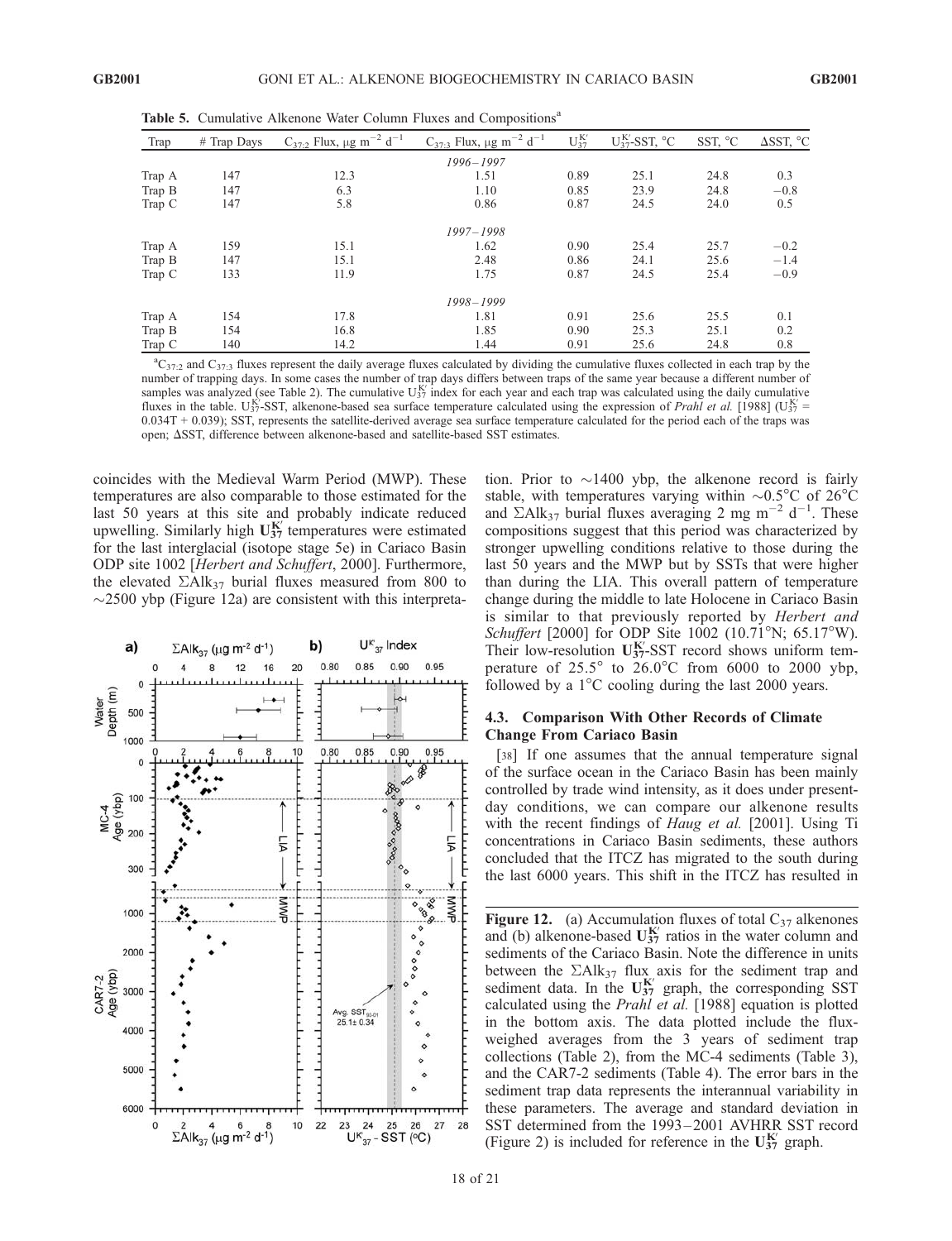decreased precipitation, stronger trade winds and increased occurrence of El Niño during the latter half of the Holocene. Our alkenone observations indicate that trade wind intensity increased in the Cariaco Basin during the LIA  $(\sim 100 - 400$ ybp) relative to conditions during the preceding MWP. Similarly, Ti concentrations are higher during the MWP than the LIA, indicating that the LIA was drier and had stronger trade winds that the MWP [Haug et al., 2001]. Our results also suggest that trade wind intensity was reduced during the MWP and during the most recent 50 years, leading to less intense upwelling and higher mean SSTs in the basin that reached  $27^{\circ}$ C. Between 2000 and 5600 ybp, trade wind intensities must have been higher than during the MWP, with slight variations that maintained mean SSTs of  $\sim$ 26°C.

[39] There remains an unanswered question regarding the application of the  $U_{37}^{K'}$  paleothermometer to the Pleistocene temperature history of Cariaco Basin. In their study of ODP Site 1002, Herbert and Schuffert [2000] reported little temperature change associated with the last two periods of deglaciation (Terminations 1 and 2). In contrast, a recent study of planktonic foraminiferal Mg/Ca changes across termination 1 indicates a 3°C glacial-interglacial change in SST in Cariaco Basin [Lea et al., 2003]. In order to resolve this discrepancy, a multiproxy study  $(\mathbf{U}_{37}^{\mathbf{K}'}$ , Mg/Ca, and  $\delta^{18}O$ ) carried out on a Cariaco Basin sediment core is needed to evaluate the internal consistency of these different paleothermometers. Comparisons between glacial/interglacial periods need to take into account the significant hydrographic changes that occurred inside the Cariaco Basin due to the decreased sea level during glacials, which led to enhanced isolation from the open Caribbean, lower productivity and oxic bottom waters [Herbert and Schuffert, 2000; Yarincik et al., 2000]. In this respect, it is important to note that the findings from our study apply to a high sea level conditions during which regional upwelling induced by the seasonal migration of the ITCZ is readily expressed inside the Cariaco Basin. Under these conditions, upwelling-induced SST changes are accurately captured in the well-preserved alkenone record of anoxic sediment, a scenario that may not necessarily apply to periods of low sea level.

#### 5. Summary

[40] The fluxes and compositions of alkenones in sinking particles from the Cariaco Basin show that the generation and transfer of the  $U_{37}^{K'}$  index from the euphotic zone to the underlying sediments over several seasonal upwelling-stratification cycles agrees well with previously published laboratory and field calibration studies [Müller and Fischer,  $2001$ ; Müller et al., 1998; Prahl et al., 1988]. The alkenonebased temperature proxy is responsive to rapid temperature changes and, after accounting for the effects of time lags and lateral water intrusions, successfully reproduces the annual SST signal in the Cariaco Basin. The transfer of the  $U_{37}^{K'}$  index through the water column and sediments occurs with minor erosion of its paleotemperature reconstruction potential, yielding estimates of SST and upwelling strength that are consistent with previously published

results. Thus the alkenone burial flux and  $U_{37}^{K'}$  index records from Cariaco Basin sediments reveal important historical changes in the strength of upwelling and annual SST conditions over late to middle Holocene. Significantly reduced upwelling conditions characterize the most recent 50 years of accumulation history at the site, as well as the medieval warm period, relative to the conditions present during the little ice age. The alkenone signatures of sediments from the latter period indicate conditions of enhanced upwelling, significantly lower SSTs and reduced haptophyte production. Finally, the alkenone reconstructions suggest that the conditions at the Cariaco basin from  $\sim$ 2000 to  $\sim$ 6000 ybp were characterized by slightly reduced upwelling relative to the LIA and lower SSTs than the MWP. These findings corroborate the utility of alkenones and the  $U_{37}^{K'}$  index to reconstruct past oceanographic conditions, even in areas where changes in SST are as dynamic as in this upwelling dominated region of the Caribbean Sea and where alkenone degradation in the water column and sediments destroy over 90% of the export flux.

[41] **Acknowledgments.** We thank the personnel from the Estacion de Investigaciones Marinas de la Fundacion La Salle for logistical support and the captain and crew of the Buque Oceanografico Hermano Gines for their invaluable assistance at sea. This research was funded through National Foundation grants to R. Thunell and M. Goni (OCE 9729697 and OCE 0118349) and to F. Müller-Karger (OCE 9729284) and through the support of the Consejo Nacional de Investigaciones Cientificas y Tecnologicas (CONICIT, Venezuela, grant 96280221). This paper benefited from the reviews and comments of three anonymous reviewers.

#### References

- Astor, Y., F. Müller-Karger, and M. I. Scranton (2003), Seasonal and interannual variation in the hydrography of the Cariaco Basin: Implications for basin ventilation, Cont. Shelf Res., 23, 125-144.
- Bard, E. (2001), Comparison of alkenones estimates with other paleotemperature proxies, Geochem. Geophys. Geosyst., 2, Paper number 2000GC000050. (Available at http://gcubed.magnet.fsu.edu/main.html)
- Berner, R. A. (1980), Early Diagenesis, 241 pp., Princeton Univ. Press, Princeton, N. J.
- Bijma, J., M. Altabet, M. Conte, H. Kinkel, G. J. M. Versteegh, J. K. Volkman, S. G. Wakeham, and P. P. Weaver (2001), Ecological and environmental factors: Report from Working Group 2, Geochem. Geophys. Geosyst., 2, Paper number 2000GC000051. (Available at http:// gcubed.magnet.fsu.edu/main.html)
- Black, D. E. (1998), Decadal- to century-scale climate variability in the tropical North Atlantic as recorded in sediments from the anoxic Cariaco Basin, Venesuela, Ph.D. dissertation thesis, 380 pp., Univ. of Miami, Coral Gables, Fla.
- Black, D. E., L. C. Peterson, J. T. Overpeck, A. Kaplan, M. N. Evans, and M. Kashgarian (1999), Eight centuries of North Atlantic Ocean atmosphere variability, Science, 286, 1709-1713.
- Black, D. E., R. C. Thunell, A. Kaplan, K. A. Tedesco, E. J. Tappa, and L. C. Peterson (2001), Late Holocene tropical Atlantic climate variability: Records from the Cariaco Basin, Eos Trans. AGU, 82(47), Fall Meet. Suppl., Abstract PP22B-01.
- Christian, J. R., M. R. Lewis, and D. M. Karl (1997), Vertical fluxes of carbon, nitrogen, and phosphorous in the North Pacific Subtropical Gyre near Hawaii, J. Geophys. Res., 102, 15,667-15,677.
- Conte, M. H., A. Thompson, G. Eglinton, and J. C. Green (1995), Lipid biomarker diversity in the coccolithophorids Emiliania huxleyi (PRYMNIESIOPHYCEAE) and the related species Gephyrocapsa oceanica, J. Phycol., 31, 272 – 282.
- Conte, M. H., A. Thompson, D. Lesley, and R. P. Harris (1998), Genetic and physiological influences on the alkenone/alkenoate versus growth temperature relationship in Emiliania huxleyi and Gephyrocapsa oceanica, Geochim. Cosmochim. Acta, 62, 51-68.
- Corredor, J. E., and J. M. Morell (2001), Seasonal variation of physical and biogeochemical features in eastern Caribbean surface water, J. Geophys. Res., 106, 4517 – 4525.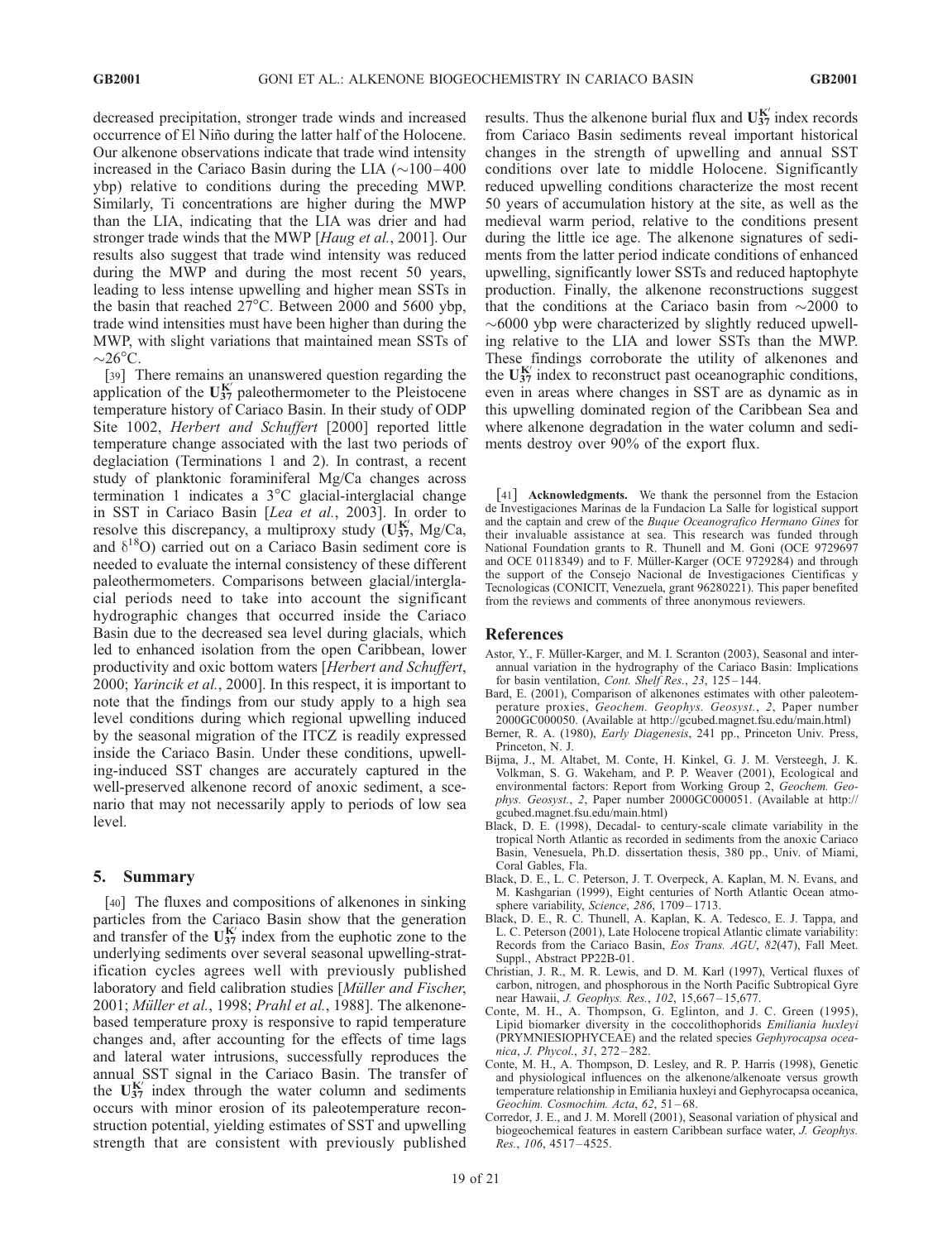- Deuser, W. G. (1973), Cariaco Trench: Oxidation of organic matter and residence time of anoxic water, Nature, 242, 601-603.
- Eglinton, T. I., M. H. Conte, G. Eglinton, and J. M. Hayes (2001), Proceedings of a workshop on alkenones-based paleoceanographic indicators, Geochem. Geophys. Geosyst., 2, Paper number 2000GC000122. (Available at http://gcubed.magnet.fsu.edu/main.html)
- Epstein, B. L., S. D'Hondt, and P. E. Hargraves (2001), The possible metabolic role of C37 alkenones in Emiliania huxleyi, Org. Geochem., 32, 867 – 875.
- Falkowski, P., and D. A. Kiefer (1985), Chlorophyll fluorescence in phytoplankton: Relationship to photosynthesis and biomass, J. Plankton Res., 7, 715 – 731.
- Goni, M., M. Yunker, R. Macdonald, and E. Ti (2000), Distribution and sources of organic biomarkers in arctic sediments from the Mackenzie River and Beaufort Shelf, Mar. Chem., 71, 23-51.
- Goni, M. A., D. M. Hartz, R. C. Thunell, and E. Tappa (2001), Oceanographic considerations for the application of the alkenone-based paleotemperature UK'37 index in the Gulf of California, Geochim. Cosmochim. Acta, 65, 545 – 557.
- Goni, M. A., H. L. Aceves, R. C. Thunell, E. Tappa, D. Black, Y. Astor, R. Varela, and F. Müller-Karger (2003), Biogenic fluxes in the Cariaco Basin: A combined study of sinking particulates and underlying sediments, Deep Sea Res., Part I, 50, 781-807.
- Grimalt, J. O., J. Rullkotter, M.-A. Sicre, R. Summons, J. Farrington, H. R. Harvey, M. Goñi, and K. Sawada (2000), Modification of the C37 alkenone and alkenoate composition in the water column and sediment: Possible implications for sea surface temperature estimates in paleoceanography, Geochem. Geophys. Geosyst., 1, Paper number 2000GC000053. (Available at http://gcubed.magnet.fsu.edu/ main.html)
- Harvey, H. R. (2000), Alteration processes of alkenones and related lipids in water columns and sediments, Geochem. Geophys. Geosyst., 1, Paper number 2000GC000054. (Available at http://gcubed.magnet.fsu.edu/ main.html)
- Haug, G. H., T. F. Pedersen, D. M. Sigman, S. E. Calvert, B. Nielsen, and L. C. Peterson (1998), Glacial/interglacial variations in production and nitrogen fixation in the Cariaco Basin during the last 580 kyr, Paleoceanography, 13, 427 – 432.
- Haug, G., K. Hughen, D. Sigman, L. Peterson, and U. Rohl (2001), Southward migration of the intertropical convergence zone through the Holocene, Science, 293, 1304 – 1308.
- Henrichs, S. M. (1997), Early diagenesis of organic matter in marine sediments: Progress and perplexity, Mar. Chem., 39, 119-149.
- Herbert, T. D. (2001), Review of alkenones calibrations (culture, water column, and sediments), Geochem. Geophys. Geosyst., 2, Paper number 2000GC000055. (Available at http://gcubed.magnet.fsu.edu/main.html)
- Herbert, T., and J. D. Schuffert (2000), 16 Alkenone unsaturation estimates of sea-surface temperatures at site 1002 over a full glacial cycle, Proc. Ocean Drill. Program. Sci. Results, 165, 239-247.
- Herbert, T. D., J. D. Schuffert, and D. Thomas (1998), Depth and seasonality of alkenone production along the California margin inferred from a core top transect, Paleoceanography, 13, 263-271.
- Herrera, L. E., and G. Febres-Ortega (1975), Procesos de surgencia y de renovacion de aquas en la Fosa de Cariaco, Mar Caribe, Bol. Inst. Oceanogr. Univ. Oriente, 14, 31-44.
- Holm-Hansen, O., C. J. Lorenzen, R. W. Holmes, and J. D. H. Strickland (1965), Fluorometric determination of chlorophyll, J. Cons. Cons. Int. Explor. Mer., 30, 3 – 15.
- Honjo, S., and K. Doherty (1988), Large-aperture time series oceanic sediment traps: Design objectives, construction and application, Deep Sea Res., 35, 133 – 149.
- Hughen, K. A., J. T. Overpeck, L. C. Peterson, and R. F. Anderson (1996), The nature of varved sedimentation in the Cariaco Basin, Venezuela, and its paleoclimatic significance, in Palaeoclimatology and Palaeoceanography From Laminated Sediments, edited by A. E. S. Kemp, Geol. Soc. Spec. Publ., 116, 171-183.
- Hughen, K., J. Southon, S. Lehman, and J. Overpeck (2000), Synchronous radiocarbon and climate shifts during the last deglaciation, Science, 290, 1951 – 1954.
- Jasper, J. P., and J. M. Hayes (1990), A carbon isotopic record of  $CO<sub>2</sub>$ levels during the late Quaternary, Nature, 347, 462-464.
- Jasper, J. P., J. M. Hayes, A. C. Mix, and F. G. Prahl (1994), Photosynthetic fractionation of  $^{13}$ C and concentrations of dissolved CO<sub>2</sub> in the central equatorial Pacific during the last 255,000 years, Paleoceanography, 9, 781 – 798.
- Lea, D. W., D. K. Pak, L. C. Peterson, and K. A. Hughen (2003), Synchroneity of tropical and high-latitude Atlantic temperatures over the last glacial termination, Science, 301, 1361-1364.
- Lidz, L., W. B. Charm, M. M. Ball, and S. Valdes (1969), Marine basins off the coast of Venezuela, *Bull. Mar. Sci.*, 19,  $1-17$ .
- Marlowe, I. T., S. C. Brassell, G. Eglinton, and J. C. Green (1984), Long chain unsaturated ketones and esters in living algae and marine sediments, Org. Geochem., 6, 135 – 141.
- Mix, A. C., E. Bard, G. Eglinton, L. D. Keigwin, A. C. Ravelo, and Y. Rosenthal (2000), Alkenones and multiproxy strategies in paleoceanographic studies, Geochem. Geophys. Geosyst., I, Paper number 2000GC000056. (Available at http://gcubed.magnet.fsu.edu/main.html)
- Müller, P. J., and G. Fischer (2001), A 4-year sediment trap record of alkenones from the filamentous upwelling region off Cape Blanc, NW Africa and a comparison with distributions in underlying sediments, Deep Sea Res., Part I, 48, 1877-1903.
- Müller, P. J., G. Kirst, G. Ruhland, V. I. Storch, and A. Rosell-Melé (1998), Calibration of the alkenones paleotemperature index UK'37 based on core-tops from the eastern South Atlantic and the global ocean  $(60^{\circ}N -$ 60-S), Geochim. Cosmochim. Acta, 62, 1757 – 1772.
- Müller-Karger, F., et al. (2001), Annual cycle of primary production in the Cariaco Basin: Response to upwelling and implications for vertical export, J. Geophys. Res., 106, 4527-4542.
- Overpeck, J., L. Peterson, N. Kipp, and D. Rind (1989), Climate change in the circum-North Atlantic region during the last deglaciation, Nature, 338, 553 – 557.
- Pagani, M., M. A. Arthur, and K. H. Freeman (1999), Miocene evolution of atmospheric carbon dioxide, Paleoceanography, 14, 273 – 292.
- Pelejero, C., and E. Calvo (2003), The upper end of the UK'37 temperature calibration revisited, Geochem. Geophys. Geosyst., 4, Paper number 2002GC000431. (Available at http://gcubed.magnet.fsu.edu/main.html)
- Peterson, L. C., J. T. Overpeck, N. G. Kipp, and J. Imbrie (1991), A highresolution late quaternary upwelling record from the anoxic Cariaco Basin, Venezuela, Paleoceanography, 6, 99 – 119.
- Popp, B. N., K. L. Hanson, J. E. Dore, R. R. Bidigare, E. A. Laws, and S. G. Wakeham (1999), Controls on the carbon isotopic composition of plankton: Paleoceanographic perspectives, in Reconstructing Ocean History: A Window into the Future, edited by A. C. Mix, pp. 381-398, Plenum, New York.
- Prahl, F. G., and S. G. Wakeham (1987), Calibration of unsaturation patterns in long-chain ketone compositions for palaeotemperature assessment, Nature, 330, 367 – 369.
- Prahl, F. G., L. A. Muelhausen, and D. A. Zahnle (1988), Further evaluation of long-chain alkenones as indicators of paleoceanographic conditions, Geochim. Cosmochim. Acta, 52, 2303 – 2310.
- Prahl, F. G., R. W. Collier, J. Dymond, M. Lyle, and M. A. Sparrow (1993), A biomarker perspective on prymniesophyte productivity in the northeast Pacific Ocean, Deep Sea Res., Part I, 40, 2061-2076.
- Prahl, F. G., J. Dymond, and M. A. Sparrow (2000a), Annual biomarker record for export production in the central Arabian Sea, Deep Sea Res., Part II, 47, 1581-1604.
- Prahl, F. G., T. Herbert, S. C. Brassell, N. Ohkouchi, M. Pagani, D. Repeta, A. Rosell-Melé, and E. Sikes (2000b), Status of alkenone paleothermometer calibration: Report from Working Group 3, Geochem. Geophys. Geosyst., 1, Paper number 2000GC000058. (Available at http://gcubed. magnet.fsu.edu/main.html)
- Prahl, F. G., G. V. Wolfe, and M. A. Sparrow (2003), Physiological impacts on alkenone paleothermometry, Paleoceanography, 18, 1025-1032.
- Reuer, M. K., E. A. Boyle, and J. E. Cole (2003), A mid-twentieth century reduction in tropical upwelling inferred from coraline trace element proxies, Earth Planet. Sci. Lett., 210, 437-452.
- Richards, F. A. (1975), The Cariaco Basin (Trench), Oceanogr. Mar. Biol. Annu. Rev.,  $13, 11-67$ .
- Rosell-Melé, A., J. Carter, A. T. Parry, and G. Eglinton (1995a), Determination of the UK'37 index in geological samples, Anal. Chem., 67, 1283 – 1289.
- Rosell-Melé, A., G. Eglinton, U. Pflaumann, and M. Sarnthein (1995b), Atlantic core top calibration of the UK'37 index as a sea-surface temperature indicator, Geochim. Cosmochim. Acta, 59, 3099 – 3107.
- Sachs, J. P., R. Schneider, T. I. Eglinton, K. H. Freeman, G. Ganssen, J. F. McManus, and D. W. Oppo (2000), Alkenones as paleoceanographic proxies, Geochem. Geophys. Geosyst., 1, Paper number 2000GC000059. (Available at http://gcubed.magnet.fsu.edu/main.html)
- Scranton, M. I., Y. Astor, R. Bohrer, T.-Y. Ho, and F. E. Müller-Karger (2001), Controls on temporal variability of the geochemistry of the deep Cariaco Basin, Deep Sea Res., Part I, 48, 1605-1625.
- Sonzogni, C., E. Bard, F. Rostek, R. Lafont, A. Rosell-Melé, and G. Eglinton (1997), Core-top calibration of the alkenone index versus sea surface temperature in the Indian Ocean, Deep Sea Res., Part II, 44, 1445-1460.
- Steinberg, D. K., C. A. Carlson, N. R. Bates, R. J. Johnson, A. F. Michaels, and A. H. Knap (2001), Overview of the US JGOFS Bermuda Atlantic